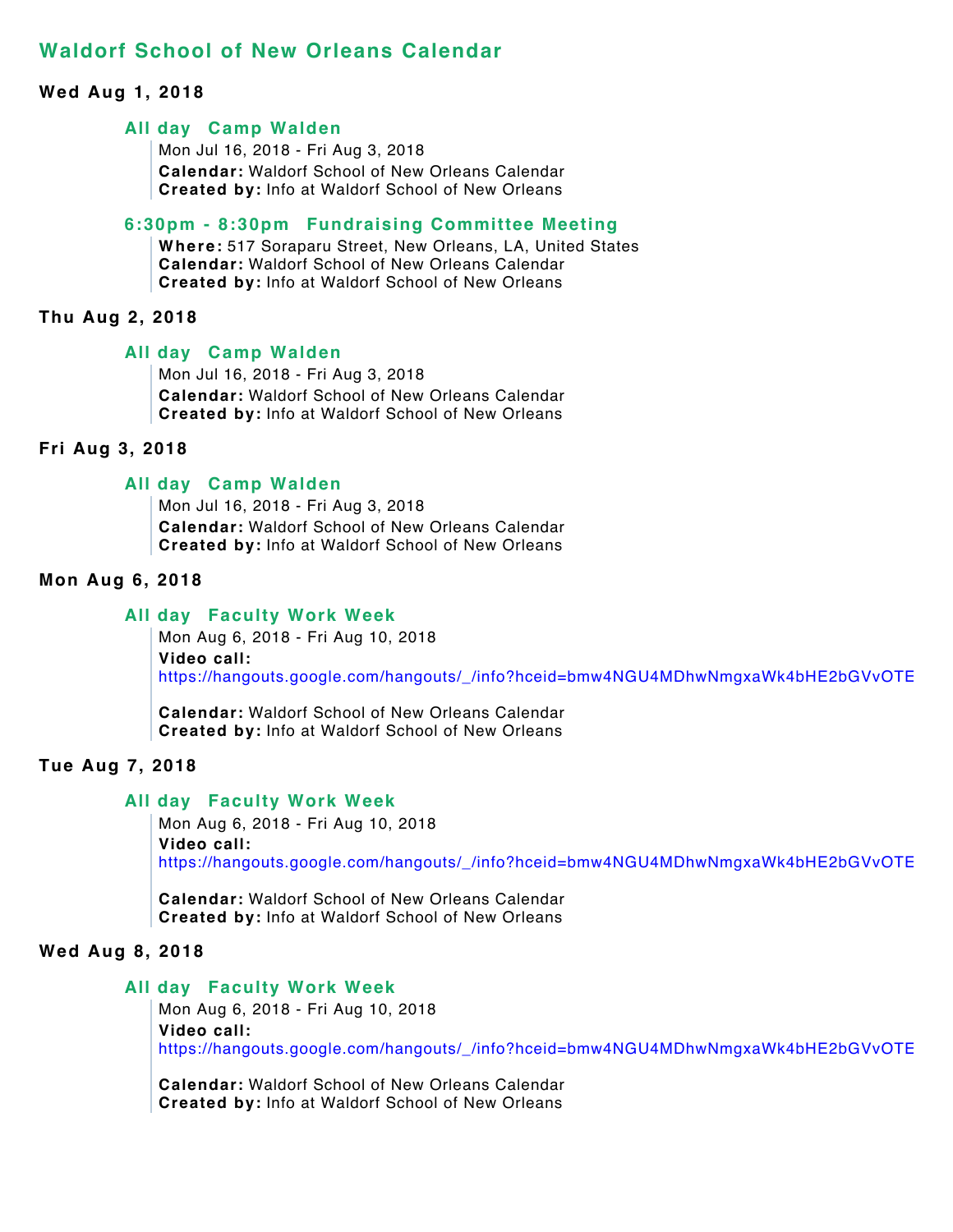## **Thu Aug 9, 2018**

### **All day Faculty Work Week**

Mon Aug 6, 2018 - Fri Aug 10, 2018 **Video call:** https://hangouts.google.com/hangouts/\_/info?hceid=bmw4NGU4MDhwNmgxaWk4bHE2bGVvOTE

**Calendar:** Waldorf School of New Orleans Calendar **Created by:** Info at Waldorf School of New Orleans

## **Fri Aug 10, 2018**

# **All day Faculty Work Week**

Mon Aug 6, 2018 - Fri Aug 10, 2018 **Video call:** https://hangouts.google.com/hangouts/\_/info?hceid=bmw4NGU4MDhwNmgxaWk4bHE2bGVvOTE

**Calendar:** Waldorf School of New Orleans Calendar **Created by:** Info at Waldorf School of New Orleans

# **Sat Aug 11, 2018**

## **All day Parent Work Days - Soraparu**

Sat Aug 11, 2018 **Calendar:** Waldorf School of New Orleans Calendar **Created by:** Info at Waldorf School of New Orleans

# **Sun Aug 12, 2018**

#### **All day Japanese School**

Sun Aug 12, 2018 **Calendar:** Waldorf School of New Orleans Calendar **Created by:** Info at Waldorf School of New Orleans

## **All day Parent Work Days- Peniston**

Sun Aug 12, 2018 **Calendar:** Waldorf School of New Orleans Calendar **Created by:** Info at Waldorf School of New Orleans

# **Mon Aug 13, 2018**

## **All day First Day of School - Grades**

Mon Aug 13, 2018 **Calendar:** Waldorf School of New Orleans Calendar **Created by:** Rebecca Nelson

# **Wed Aug 15, 2018**

#### **All day EC Play Dates**

Wed Aug 15, 2018 - Fri Aug 17, 2018 **Calendar:** Waldorf School of New Orleans Calendar **Created by:** Info at Waldorf School of New Orleans

# **6:30pm - 8:30pm Soraparu Campus Orientation**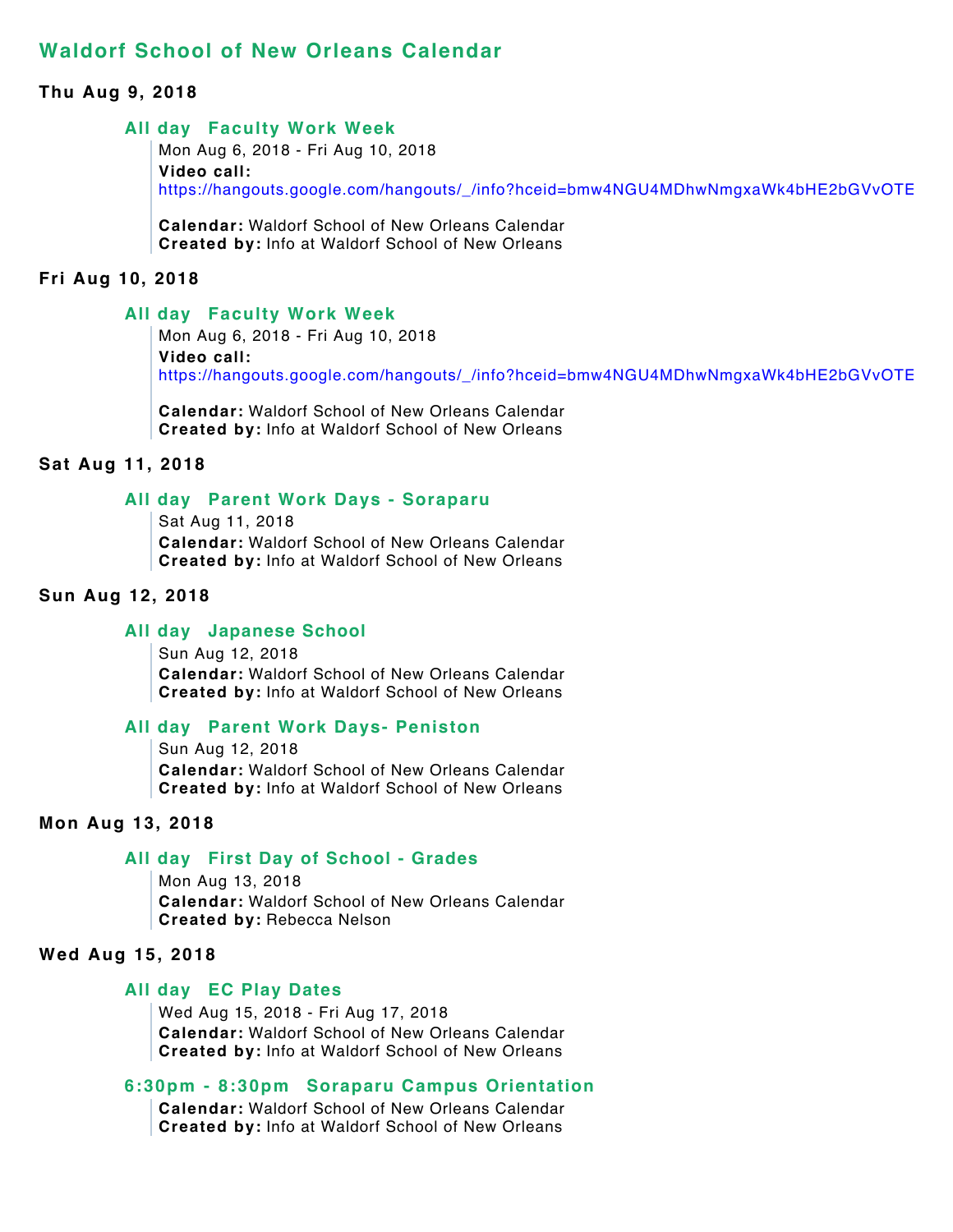## **Thu Aug 16, 2018**

## **All day EC Play Dates**

Wed Aug 15, 2018 - Fri Aug 17, 2018 **Calendar:** Waldorf School of New Orleans Calendar **Created by:** Info at Waldorf School of New Orleans

## **6:30pm - 8:30pm Peniston Parent Orientation**

**Calendar:** Waldorf School of New Orleans Calendar **Created by:** Rebecca Nelson

### **Fri Aug 17, 2018**

## **All day EC Play Dates**

Wed Aug 15, 2018 - Fri Aug 17, 2018 **Calendar:** Waldorf School of New Orleans Calendar **Created by:** Info at Waldorf School of New Orleans

#### **5pm - 9pm Back to School Picnic**

**Where:** Great Lawn at City Park, 1 Palm Dr, New Orleans, LA 70124, USA **Calendar:** Waldorf School of New Orleans Calendar **Created by:** Info at Waldorf School of New Orleans

#### **Sat Aug 18, 2018**

#### **All day Japanese School**

Sat Aug 18, 2018 **Calendar:** Waldorf School of New Orleans Calendar **Created by:** Info at Waldorf School of New Orleans

# **12pm - 1pm Winter Faire Planning Meeting**

**Video call:** https://meet.google.com/mwn-ohdk-gbw **Phone number:** tel:+1-443-584-5081 **PIN:** 478749808 **Where:** 1214 Numa St, New Orleans, LA 70114, USA **Calendar:** Waldorf School of New Orleans Calendar **Created by:** Development Coordinator

## **Mon Aug 20, 2018**

## **All day EC 1/2 Days**

Mon Aug 20, 2018 - Tue Aug 21, 2018 **Calendar:** Waldorf School of New Orleans Calendar **Created by:** Info at Waldorf School of New Orleans

#### **Tue Aug 21, 2018**

#### **All day EC 1/2 Days**

Mon Aug 20, 2018 - Tue Aug 21, 2018 **Calendar:** Waldorf School of New Orleans Calendar **Created by:** Info at Waldorf School of New Orleans

## **6pm - 8pm Board of Directors Meeting**

#### **Video call:**

https://plus.google.com/hangouts/\_/waldorfnola.org/board-of?hceid=bmw4NGU4MDhwNmgxaWk4

**Where:** 517 Soraparu St, New Orleans, LA 70130, USA **Calendar:** Waldorf School of New Orleans Calendar **Created by:** Info at Waldorf School of New Orleans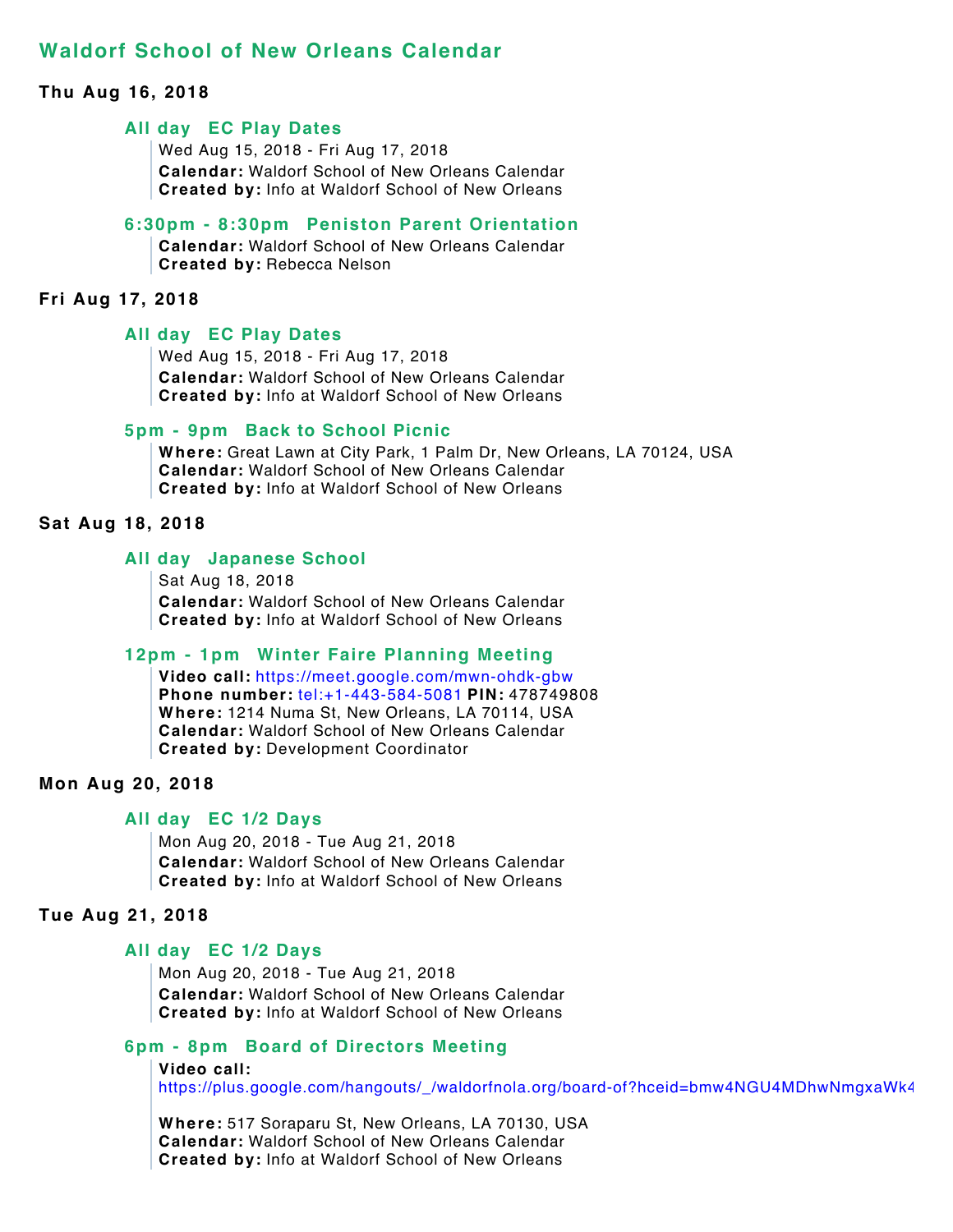## **Wed Aug 22, 2018**

# **All day EC Begins**

#### Wed Aug 22, 2018

**Calendar:** Waldorf School of New Orleans Calendar **Created by:** Info at Waldorf School of New Orleans

# **Fri Aug 24, 2018**

# **3:30pm - 5:30pm Boardgame Club**

**Calendar:** Waldorf School of New Orleans Calendar **Created by:** Info at Waldorf School of New Orleans

## **6:30pm - 8pm Outreach Committee Monthly Meeting**

**Video call:** https://meet.google.com/fir-yfwu-imw **Phone number:** tel:+1-336-904-9326 **PIN:** 396120557 **Where:** Waldorf School of New Orleans, 517 Soraparu St #101, New Orleans, LA 70130, USA **Calendar:** Waldorf School of New Orleans Calendar **Created by:** Info at Waldorf School of New Orleans

# **Sat Aug 25, 2018**

## **All day Japanese School**

Sat Aug 25, 2018 **Calendar:** Waldorf School of New Orleans Calendar **Created by:** Info at Waldorf School of New Orleans

# **Sun Aug 26, 2018**

## **4pm - 8pm All School Picnic**

**Calendar:** Waldorf School of New Orleans Calendar **Created by:** Info at Waldorf School of New Orleans

## **Mon Aug 27, 2018**

## **6:30pm - 7:30pm PC meeting**

**Calendar:** Waldorf School of New Orleans Calendar **Created by:** Development Coordinator

# **Tue Aug 28, 2018**

## **3:30pm - 4:20pm Homework Club - Grades 5-8**

**Where:** Mississippi River Room **Calendar:** Waldorf School of New Orleans Calendar **Created by:** Info at Waldorf School of New Orleans

## **Thu Aug 30, 2018**

## **8:30am - 9:30am Admin Open Office**

**Video call:** https://meet.google.com/iof-yhxa-isz **Phone number:** tel:+1-641-732-2490 **PIN:** 474957934 **Where:** 2010 Peniston St, New Orleans, LA 70115, USA **Calendar:** Waldorf School of New Orleans Calendar **Created by:** Development Coordinator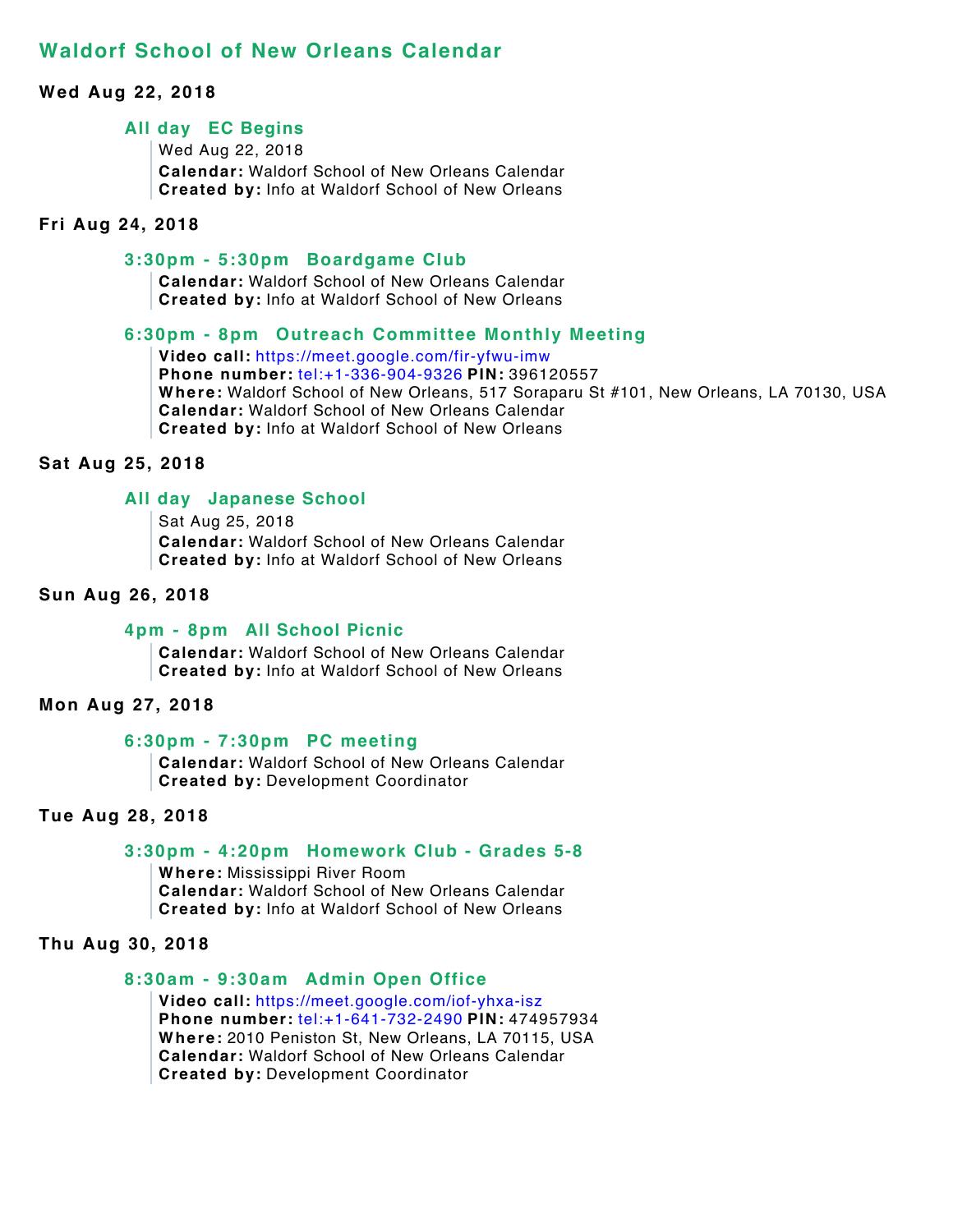## **Fri Aug 31, 2018**

# **3:30pm - 5:30pm Boardgame Club**

**Calendar:** Waldorf School of New Orleans Calendar **Created by:** Info at Waldorf School of New Orleans

## **Sat Sep 1, 2018**

## **All day Japanese School**

Sat Sep 1, 2018 **Calendar:** Waldorf School of New Orleans Calendar **Created by:** Info at Waldorf School of New Orleans

# **Mon Sep 3, 2018**

# **All day Labor Day - NO SCHOOL**

Mon Sep 3, 2018 **Calendar:** Waldorf School of New Orleans Calendar **Created by:** Info at Waldorf School of New Orleans

## **Tue Sep 4, 2018**

## **3:30pm - 4:20pm Homework Club - Grades 5-8**

**Where:** Mississippi River Room **Calendar:** Waldorf School of New Orleans Calendar **Created by:** Info at Waldorf School of New Orleans

# **Wed Sep 5, 2018**

# **3:30pm - 5:30pm Parent & Child Playgroup**

**Calendar:** Waldorf School of New Orleans Calendar **Created by:** Info at Waldorf School of New Orleans

## **4pm - 5:30pm Finance Committee Meetings**

#### **Where:**

Waldorf School of New Orleans Early Childhood Center, 2010 Peniston St, New Orleans, LA 70115, USA **Calendar:** Waldorf School of New Orleans Calendar **Created by:** Amy Marquis

# **6:30pm - 8:30pm Fundraising Committee Meeting**

**Where:** 517 Soraparu Street, New Orleans, LA, United States **Calendar:** Waldorf School of New Orleans Calendar **Created by:** Info at Waldorf School of New Orleans

# **Fri Sep 7, 2018**

# **2pm - 3:30pm Winter Faire Steering Meeting**

**Video call:** https://meet.google.com/upu-uvib-jxt **Phone number:** tel:+1-252-397-0192 **PIN:** 490273459 **Calendar:** Waldorf School of New Orleans Calendar **Created by:** Development Coordinator

## **3:30pm - 5:30pm Boardgame Club**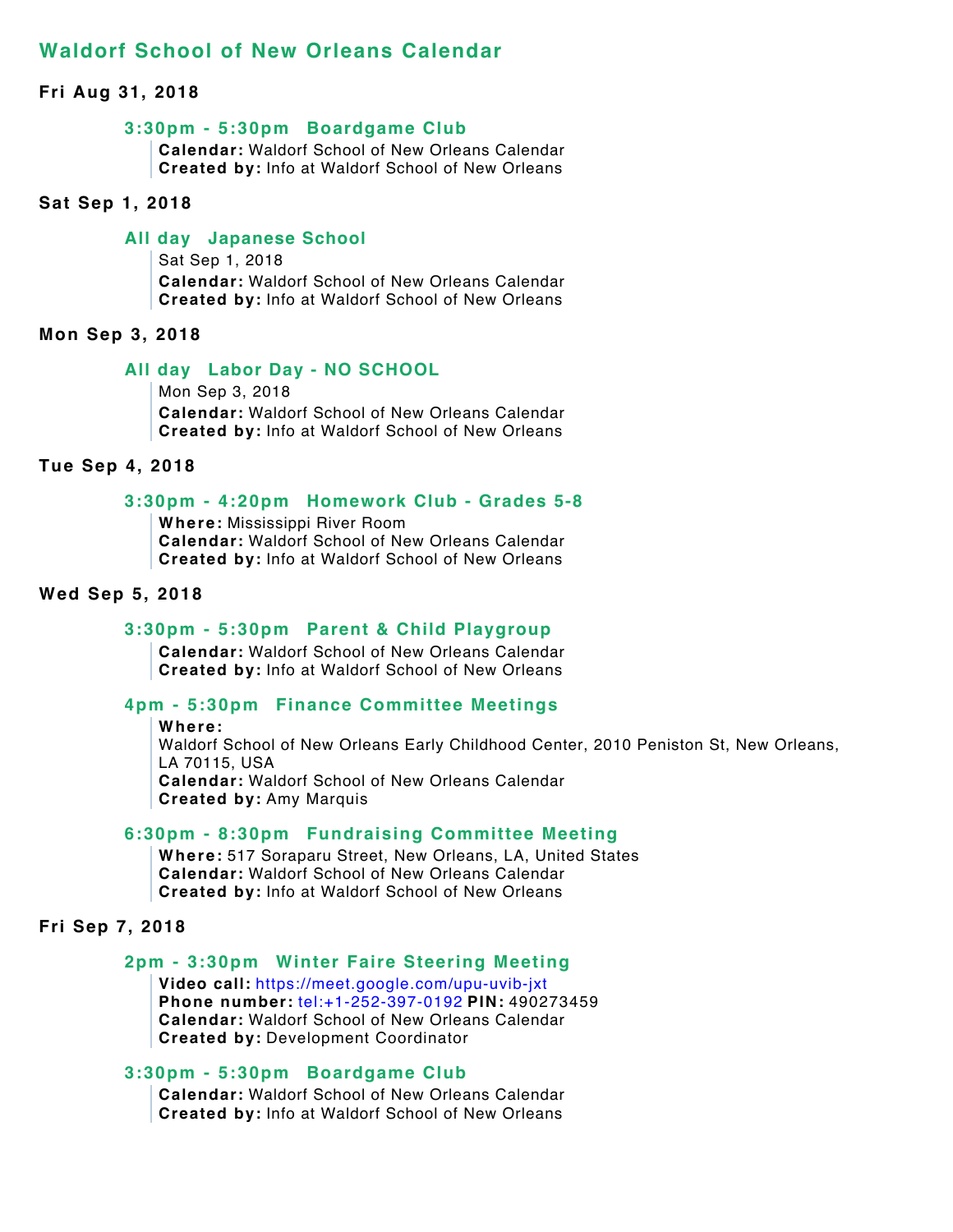## **Sat Sep 8, 2018**

## **All day Japanese School**

#### Sat Sep 8, 2018

**Calendar:** Waldorf School of New Orleans Calendar **Created by:** Info at Waldorf School of New Orleans

#### **10am - 12pm Parent/Child Playgroup**

**Where:** 2010 Peniston St, New Orleans, LA 70115, USA **Calendar:** Waldorf School of New Orleans Calendar **Created by:** Info at Waldorf School of New Orleans

## **Mon Sep 10, 2018**

#### **3:30pm - 4:30pm Handwork Club**

**Calendar:** Waldorf School of New Orleans Calendar **Created by:** Info at Waldorf School of New Orleans

# **Tue Sep 11, 2018**

### **3:30pm - 4:20pm Homework Club - Grades 5-8**

**Where:** Mississippi River Room **Calendar:** Waldorf School of New Orleans Calendar **Created by:** Info at Waldorf School of New Orleans

#### **6pm - 8pm Board of Directors Meeting**

#### **Video call:**

https://plus.google.com/hangouts/\_/waldorfnola.org/board-of?hceid=bmw4NGU4MDhwNmgxaWk4

**Where:** 517 Soraparu St, New Orleans, LA 70130, USA **Calendar:** Waldorf School of New Orleans Calendar **Created by:** Info at Waldorf School of New Orleans

#### **Wed Sep 12, 2018**

## **3:30pm - 5:30pm Parent & Child Playgroup**

**Calendar:** Waldorf School of New Orleans Calendar **Created by:** Info at Waldorf School of New Orleans

#### **Fri Sep 14, 2018**

## **2pm - 3:30pm Winter Faire Steering Meeting**

**Video call:** https://meet.google.com/upu-uvib-jxt **Phone number:** tel:+1-252-397-0192 **PIN:** 490273459 **Calendar:** Waldorf School of New Orleans Calendar **Created by:** Development Coordinator

#### **3:30pm - 5:30pm Boardgame Club**

**Calendar:** Waldorf School of New Orleans Calendar **Created by:** Info at Waldorf School of New Orleans

## **Sat Sep 15, 2018**

#### **All day Japanese School**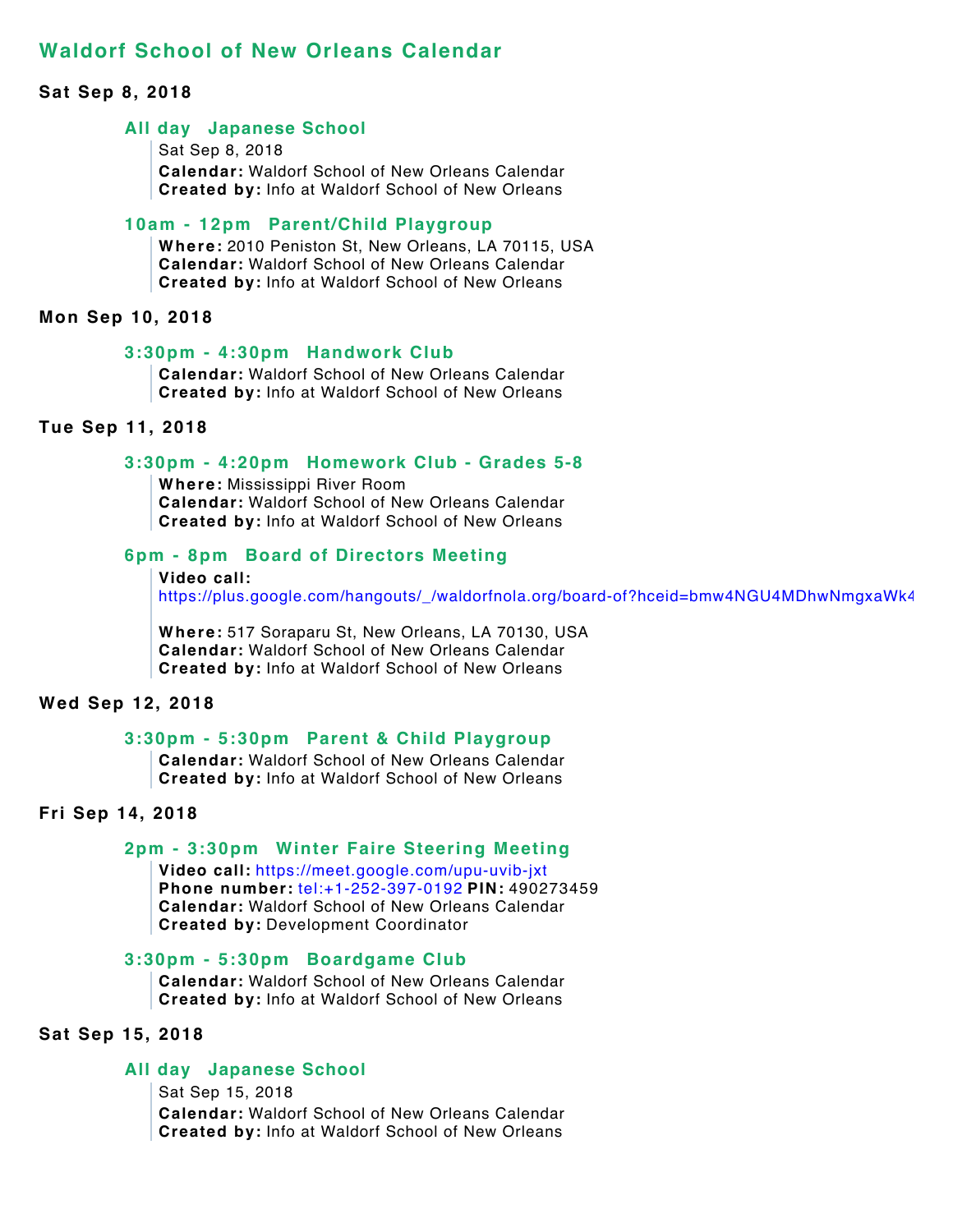## **10am - 12pm Parent/Child Playgroup**

**Where:** 2010 Peniston St, New Orleans, LA 70115, USA **Calendar:** Waldorf School of New Orleans Calendar **Created by:** Info at Waldorf School of New Orleans

## **Mon Sep 17, 2018**

#### **3:30pm - 4:30pm Handwork Club**

**Calendar:** Waldorf School of New Orleans Calendar **Created by:** Info at Waldorf School of New Orleans

#### **Tue Sep 18, 2018**

#### **3:30pm - 4:20pm Homework Club - Grades 5-8**

**Where:** Mississippi River Room **Calendar:** Waldorf School of New Orleans Calendar **Created by:** Info at Waldorf School of New Orleans

#### **Wed Sep 19, 2018**

#### **8:45am - 10am Tour and Tea - High School Admissions**

**Calendar:** Waldorf School of New Orleans Calendar **Created by:** Info at Waldorf School of New Orleans

#### **3:30pm - 5:30pm Parent & Child Playgroup**

**Calendar:** Waldorf School of New Orleans Calendar **Created by:** Info at Waldorf School of New Orleans

## **Fri Sep 21, 2018**

#### **2pm - 3:30pm Winter Faire Steering Meeting**

**Video call:** https://meet.google.com/upu-uvib-jxt **Phone number:** tel:+1-252-397-0192 **PIN:** 490273459 **Calendar:** Waldorf School of New Orleans Calendar **Created by:** Development Coordinator

#### **3:30pm - 5:30pm Boardgame Club**

**Calendar:** Waldorf School of New Orleans Calendar **Created by:** Info at Waldorf School of New Orleans

### **Sat Sep 22, 2018**

## **All day Japanese School**

Sat Sep 22, 2018 **Calendar:** Waldorf School of New Orleans Calendar **Created by:** Info at Waldorf School of New Orleans

#### **10am - 12pm Parent/Child Playgroup**

**Where:** 2010 Peniston St, New Orleans, LA 70115, USA **Calendar:** Waldorf School of New Orleans Calendar **Created by:** Info at Waldorf School of New Orleans

#### **Mon Sep 24, 2018**

## **3:30pm - 4:30pm Handwork Club**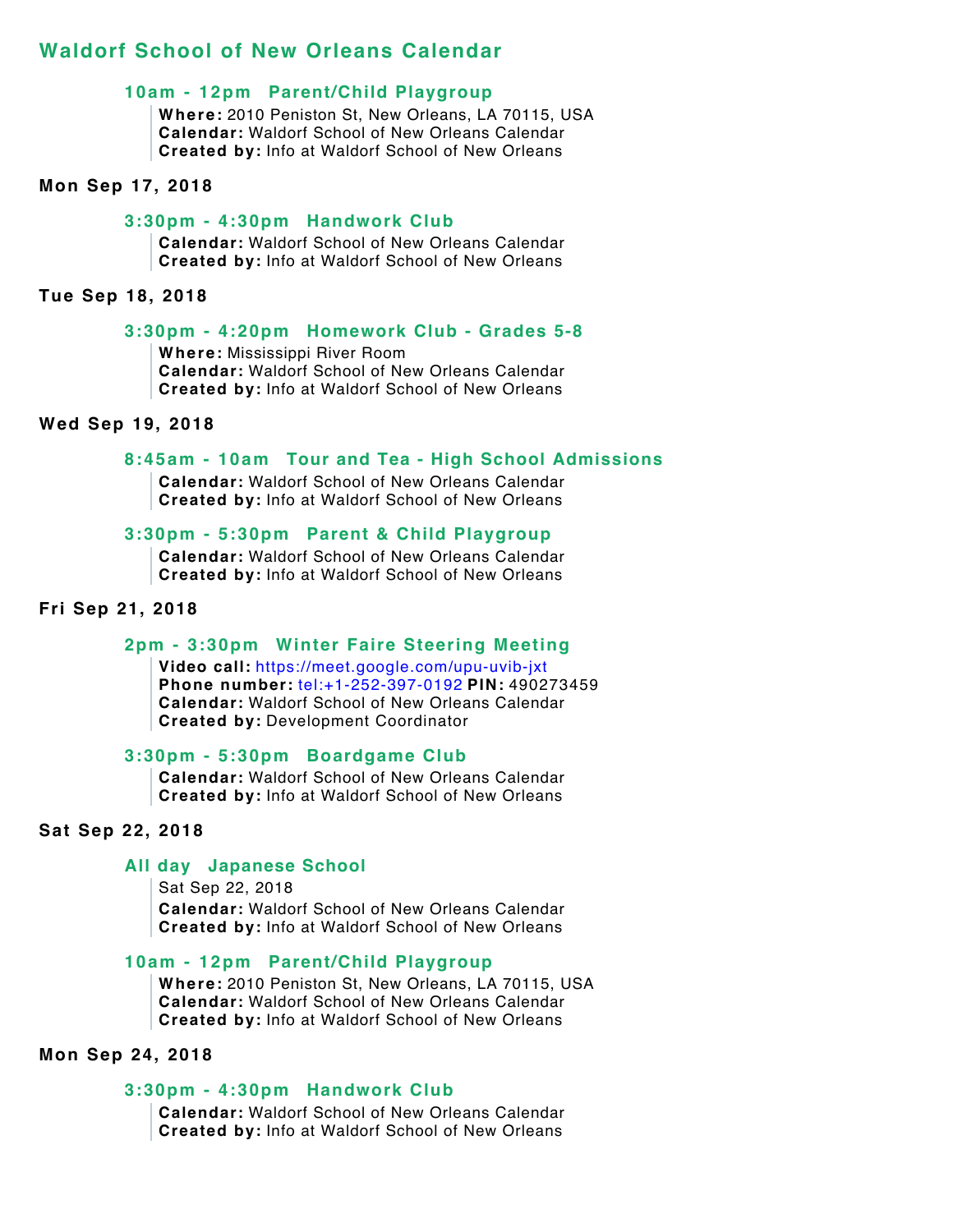### **Tue Sep 25, 2018**

### **3:30pm - 4:20pm Homework Club - Grades 5-8**

**Where:** Mississippi River Room **Calendar:** Waldorf School of New Orleans Calendar **Created by:** Info at Waldorf School of New Orleans

### **Wed Sep 26, 2018**

## **3:30pm - 5:30pm Parent & Child Playgroup**

**Calendar:** Waldorf School of New Orleans Calendar **Created by:** Info at Waldorf School of New Orleans

#### **Fri Sep 28, 2018**

# **All day Michaelmas Pageant**

Fri Sep 28, 2018 **Calendar:** Waldorf School of New Orleans Calendar **Created by:** Amy Marquis

### **2pm - 3:30pm Winter Faire Steering Meeting**

**Video call:** https://meet.google.com/upu-uvib-jxt **Phone number:** tel:+1-252-397-0192 **PIN:** 490273459 **Calendar:** Waldorf School of New Orleans Calendar **Created by:** Development Coordinator

## **3:30pm - 5:30pm Boardgame Club**

**Calendar:** Waldorf School of New Orleans Calendar **Created by:** Info at Waldorf School of New Orleans

## **6:30pm - 8pm Outreach Committee Monthly Meeting**

**Video call:** https://meet.google.com/fir-yfwu-imw **Phone number:** tel:+1-336-904-9326 **PIN:** 396120557 **Where:** Waldorf School of New Orleans, 517 Soraparu St #101, New Orleans, LA 70130, USA **Calendar:** Waldorf School of New Orleans Calendar **Created by:** Info at Waldorf School of New Orleans

## **Sat Sep 29, 2018**

#### **All day Japanese School**

Sat Sep 29, 2018 **Calendar:** Waldorf School of New Orleans Calendar **Created by:** Info at Waldorf School of New Orleans

# **10am - 12pm Parent/Child Playgroup**

**Where:** 2010 Peniston St, New Orleans, LA 70115, USA **Calendar:** Waldorf School of New Orleans Calendar **Created by:** Info at Waldorf School of New Orleans

# **Mon Oct 1, 2018**

## **3:30pm - 4:30pm Handwork Club**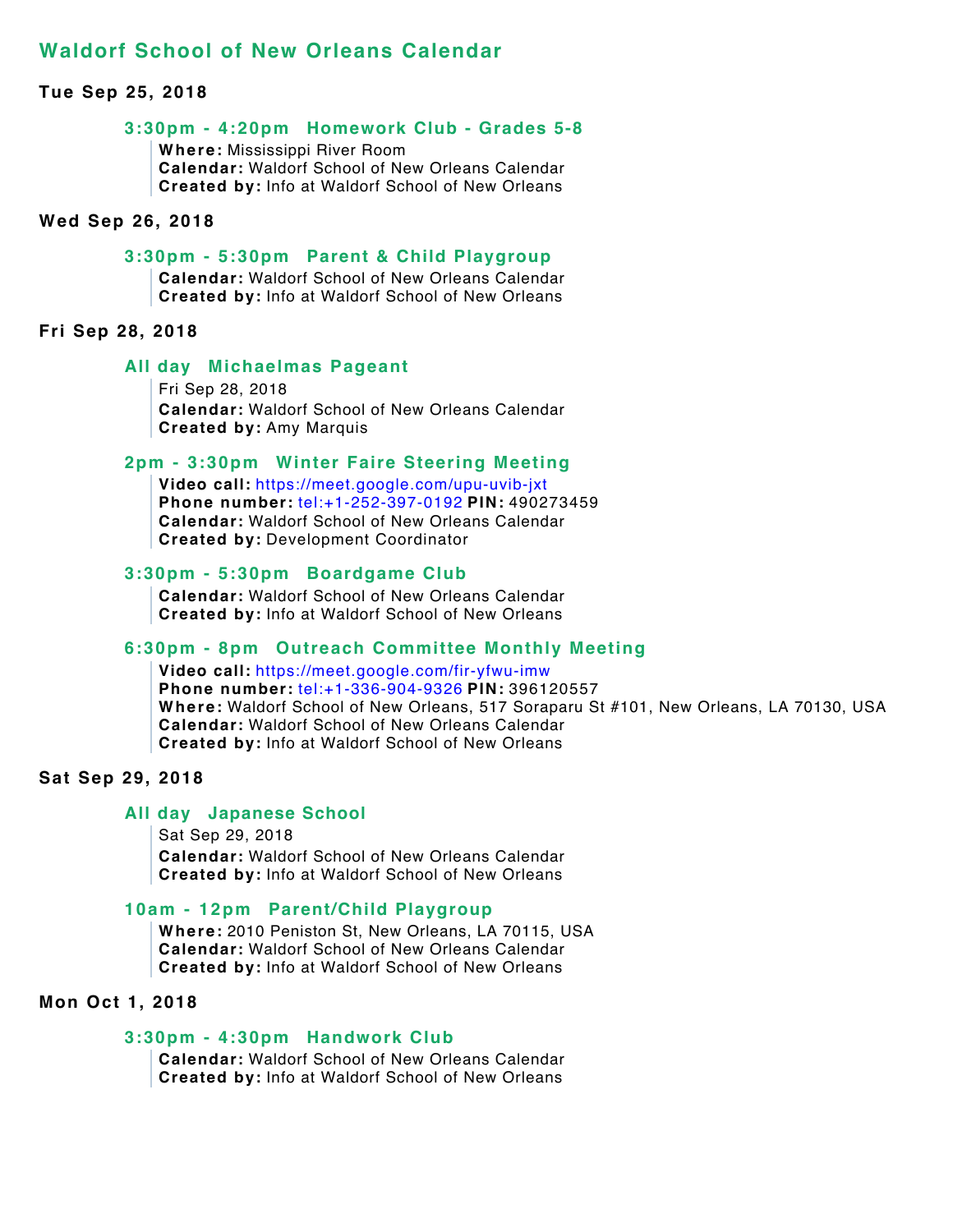## **Tue Oct 2, 2018**

## **10:15am - 11am Peniston Tour - Early Childhood Center (N-K)**

**Calendar:** Waldorf School of New Orleans Calendar **Created by:** Info at Waldorf School of New Orleans

## **3:30pm - 4:20pm Homework Club - Grades 5-8**

**Where:** Mississippi River Room **Calendar:** Waldorf School of New Orleans Calendar **Created by:** Info at Waldorf School of New Orleans

#### **Wed Oct 3, 2018**

#### **3:30pm - 5:30pm Parent & Child Playgroup**

**Calendar:** Waldorf School of New Orleans Calendar **Created by:** Info at Waldorf School of New Orleans

### **4pm - 5:30pm Finance Committee Meetings**

**Where:**

Waldorf School of New Orleans Early Childhood Center, 2010 Peniston St, New Orleans, LA 70115, USA **Calendar:** Waldorf School of New Orleans Calendar **Created by:** Amy Marquis

## **6:30pm - 8:30pm Fundraising Committee Meeting**

**Where:** 517 Soraparu Street, New Orleans, LA, United States **Calendar:** Waldorf School of New Orleans Calendar **Created by:** Info at Waldorf School of New Orleans

## **Thu Oct 4, 2018**

#### **All day Anthroposophical Society in America annual general meeting**

Thu Oct 4, 2018 - Sun Oct 7, 2018 **Video call:** Join video call **Where:** 3401 Canal St, New Orleans, LA 70119, USA **Calendar:** Waldorf School of New Orleans Calendar **Created by:** Info at Waldorf School of New Orleans

# **Fri Oct 5, 2018**

#### **All day Anthroposophical Society in America annual general meeting**

Thu Oct 4, 2018 - Sun Oct 7, 2018 **Video call:** Join video call **Where:** 3401 Canal St, New Orleans, LA 70119, USA **Calendar:** Waldorf School of New Orleans Calendar **Created by:** Info at Waldorf School of New Orleans

### **2pm - 3:30pm Winter Faire Steering Meeting**

**Video call:** https://meet.google.com/upu-uvib-jxt **Phone number:** tel:+1-252-397-0192 **PIN:** 490273459 **Calendar:** Waldorf School of New Orleans Calendar **Created by:** Development Coordinator

# **3:30pm - 5:30pm Boardgame Club**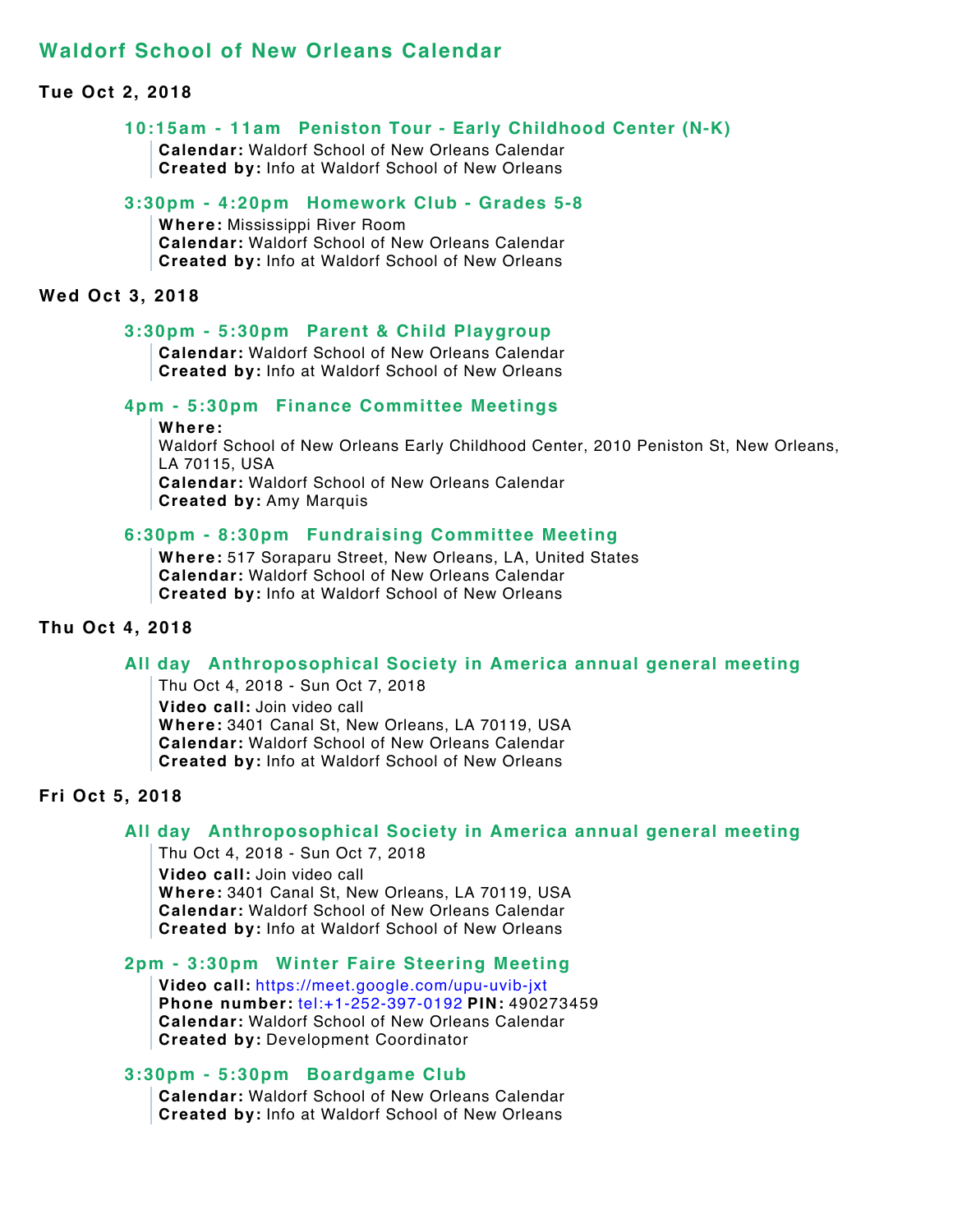## **Sat Oct 6, 2018**

## **All day Anthroposophical Society in America annual general meeting**

Thu Oct 4, 2018 - Sun Oct 7, 2018 **Video call:** Join video call **Where:** 3401 Canal St, New Orleans, LA 70119, USA **Calendar:** Waldorf School of New Orleans Calendar **Created by:** Info at Waldorf School of New Orleans

## **All day Japan Fest**

Sat Oct 6, 2018

**Calendar:** Waldorf School of New Orleans Calendar **Created by:** Info at Waldorf School of New Orleans

#### **All day Japanese School**

Sat Oct 6, 2018 **Calendar:** Waldorf School of New Orleans Calendar **Created by:** Info at Waldorf School of New Orleans

## **All day Peniston Open House**

Sat Oct 6, 2018 **Calendar:** Waldorf School of New Orleans Calendar **Created by:** Info at Waldorf School of New Orleans

# **Sun Oct 7, 2018**

#### **All day Anthroposophical Society in America annual general meeting**

Thu Oct 4, 2018 - Sun Oct 7, 2018 **Video call:** Join video call **Where:** 3401 Canal St, New Orleans, LA 70119, USA **Calendar:** Waldorf School of New Orleans Calendar **Created by:** Info at Waldorf School of New Orleans

#### **Mon Oct 8, 2018**

## **All day Fall Break - NO SCHOOL**

Mon Oct 8, 2018 - Tue Oct 9, 2018 **Calendar:** Waldorf School of New Orleans Calendar **Created by:** Info at Waldorf School of New Orleans

## **3:30pm - 4:30pm Handwork Club**

**Calendar:** Waldorf School of New Orleans Calendar **Created by:** Info at Waldorf School of New Orleans

## **Tue Oct 9, 2018**

# **All day Fall Break - NO SCHOOL**

Mon Oct 8, 2018 - Tue Oct 9, 2018 **Calendar:** Waldorf School of New Orleans Calendar **Created by:** Info at Waldorf School of New Orleans

#### **10:15am - 11am Peniston Tour - Early Childhood Center (N-K)**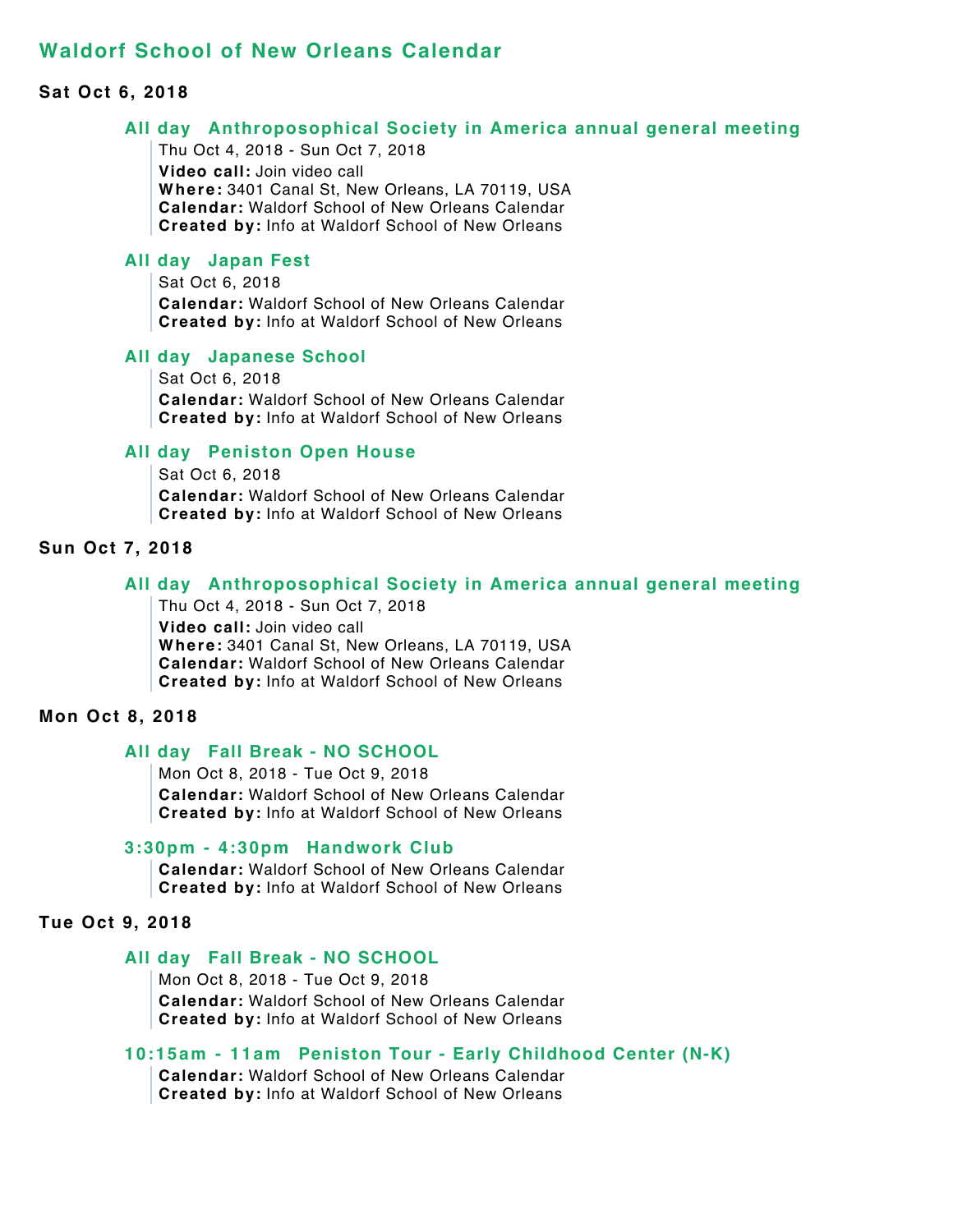# **3:30pm - 4:20pm Homework Club - Grades 5-8**

**Where:** Mississippi River Room **Calendar:** Waldorf School of New Orleans Calendar **Created by:** Info at Waldorf School of New Orleans

#### **6pm - 8pm Board of Directors Meeting**

#### **Video call:**

https://plus.google.com/hangouts/\_/waldorfnola.org/board-of?hceid=bmw4NGU4MDhwNmgxaWk4

**Where:** 517 Soraparu St, New Orleans, LA 70130, USA **Calendar:** Waldorf School of New Orleans Calendar **Created by:** Info at Waldorf School of New Orleans

#### **Wed Oct 10, 2018**

#### **8:45am - 9:45am Soraparu Tour (K-8)**

**Calendar:** Waldorf School of New Orleans Calendar **Created by:** Info at Waldorf School of New Orleans

#### **3:30pm - 5:30pm Parent & Child Playgroup**

**Calendar:** Waldorf School of New Orleans Calendar **Created by:** Info at Waldorf School of New Orleans

## **Fri Oct 12, 2018**

#### **2pm - 3:30pm Winter Faire Steering Meeting**

**Video call:** https://meet.google.com/upu-uvib-jxt **Phone number:** tel:+1-252-397-0192 **PIN:** 490273459 **Calendar:** Waldorf School of New Orleans Calendar **Created by:** Development Coordinator

# **3:30pm - 5:30pm Boardgame Club**

**Calendar:** Waldorf School of New Orleans Calendar **Created by:** Info at Waldorf School of New Orleans

# **Sat Oct 13, 2018**

## **All day Japanese School**

Sat Oct 13, 2018

**Calendar:** Waldorf School of New Orleans Calendar **Created by:** Info at Waldorf School of New Orleans

#### **10am - 12pm Parent/Child Playgroup**

**Where:** 2010 Peniston St, New Orleans, LA 70115, USA **Calendar:** Waldorf School of New Orleans Calendar **Created by:** Info at Waldorf School of New Orleans

#### **Mon Oct 15, 2018**

#### **3:30pm - 4:30pm Handwork Club**

**Calendar:** Waldorf School of New Orleans Calendar **Created by:** Info at Waldorf School of New Orleans

## **Tue Oct 16, 2018**

#### **10:15am - 11am Peniston Tour - Early Childhood Center (N-K)**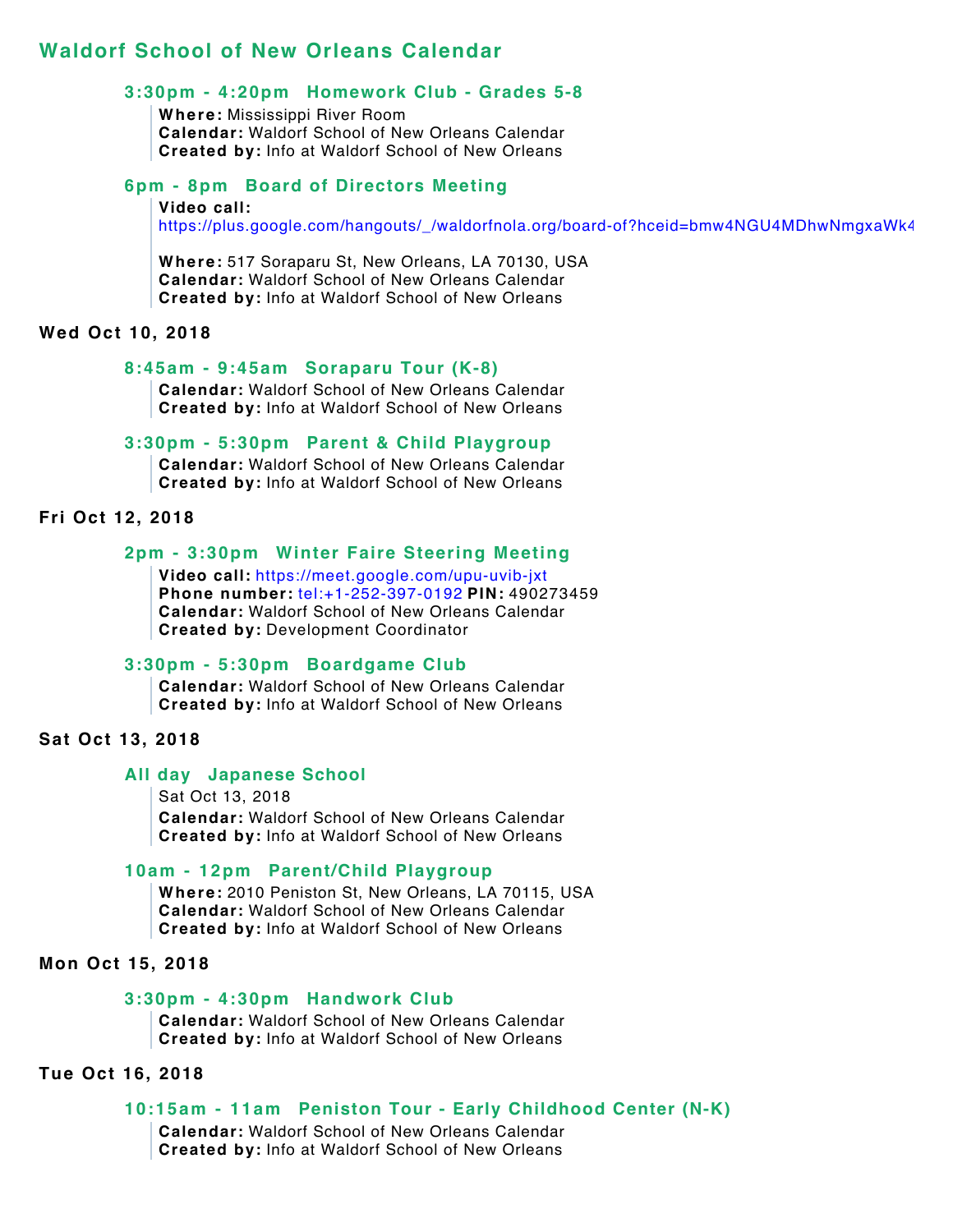## **3:30pm - 4:20pm Homework Club - Grades 5-8**

**Where:** Mississippi River Room **Calendar:** Waldorf School of New Orleans Calendar **Created by:** Info at Waldorf School of New Orleans

#### **Wed Oct 17, 2018**

#### **3:30pm - 5:30pm Parent & Child Playgroup**

**Calendar:** Waldorf School of New Orleans Calendar **Created by:** Info at Waldorf School of New Orleans

#### **Fri Oct 19, 2018**

#### **2pm - 3:30pm Winter Faire Steering Meeting**

**Video call:** https://meet.google.com/upu-uvib-jxt **Phone number:** tel:+1-252-397-0192 **PIN:** 490273459 **Calendar:** Waldorf School of New Orleans Calendar **Created by:** Development Coordinator

## **3:30pm - 5:30pm Boardgame Club**

**Calendar:** Waldorf School of New Orleans Calendar **Created by:** Info at Waldorf School of New Orleans

## **Sat Oct 20, 2018**

#### **All day Japanese School**

Sat Oct 20, 2018 **Calendar:** Waldorf School of New Orleans Calendar **Created by:** Info at Waldorf School of New Orleans

#### **All day Soraparu Open House**

Sat Oct 20, 2018 **Calendar:** Waldorf School of New Orleans Calendar **Created by:** Info at Waldorf School of New Orleans

## **10am - 12pm Parent/Child Playgroup**

**Where:** 2010 Peniston St, New Orleans, LA 70115, USA **Calendar:** Waldorf School of New Orleans Calendar **Created by:** Info at Waldorf School of New Orleans

## **Mon Oct 22, 2018**

#### **3:30pm - 4:30pm Handwork Club**

**Calendar:** Waldorf School of New Orleans Calendar **Created by:** Info at Waldorf School of New Orleans

## **Tue Oct 23, 2018**

# **10:15am - 11am Peniston Tour - Early Childhood Center (N-K)**

**Calendar:** Waldorf School of New Orleans Calendar **Created by:** Info at Waldorf School of New Orleans

# **3:30pm - 4:20pm Homework Club - Grades 5-8**

**Where:** Mississippi River Room **Calendar:** Waldorf School of New Orleans Calendar **Created by:** Info at Waldorf School of New Orleans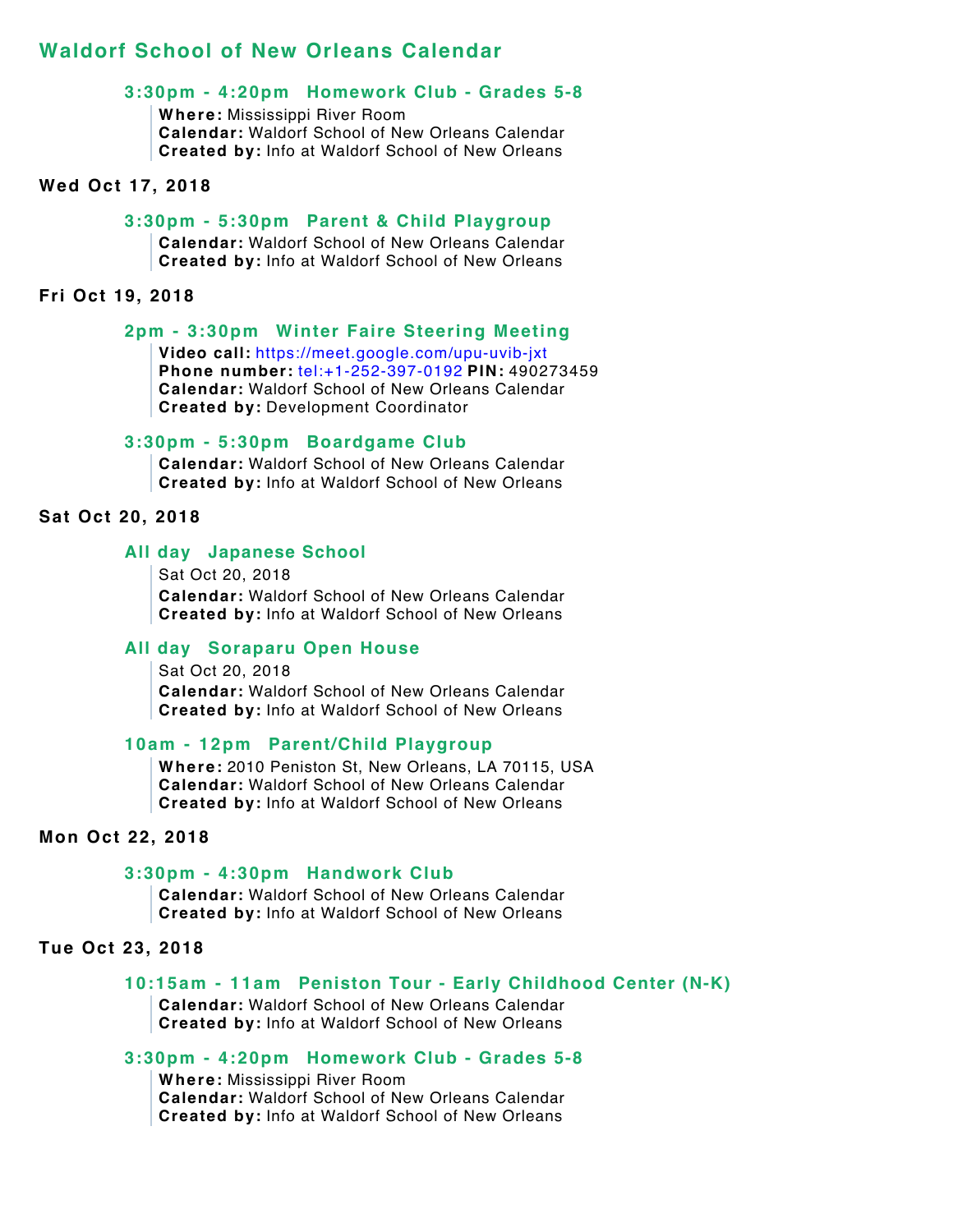### **Wed Oct 24, 2018**

## **8:45am - 9:45am Soraparu Tour (K-8)**

**Calendar:** Waldorf School of New Orleans Calendar **Created by:** Info at Waldorf School of New Orleans

# **3:30pm - 5:30pm Parent & Child Playgroup**

**Calendar:** Waldorf School of New Orleans Calendar **Created by:** Info at Waldorf School of New Orleans

# **Fri Oct 26, 2018**

#### **All day Grandparents and Special Friends Day - Soraparu**

Fri Oct 26, 2018 **Calendar:** Waldorf School of New Orleans Calendar **Created by:** Info at Waldorf School of New Orleans

#### **2pm - 3:30pm Winter Faire Steering Meeting**

**Video call:** https://meet.google.com/upu-uvib-jxt **Phone number:** tel:+1-252-397-0192 **PIN:** 490273459 **Calendar:** Waldorf School of New Orleans Calendar **Created by:** Development Coordinator

#### **3:30pm - 5:30pm Boardgame Club**

**Calendar:** Waldorf School of New Orleans Calendar **Created by:** Info at Waldorf School of New Orleans

#### **6:30pm - 8pm Outreach Committee Monthly Meeting**

**Video call:** https://meet.google.com/fir-yfwu-imw **Phone number:** tel:+1-336-904-9326 **PIN:** 396120557 **Where:** Waldorf School of New Orleans, 517 Soraparu St #101, New Orleans, LA 70130, USA **Calendar:** Waldorf School of New Orleans Calendar **Created by:** Info at Waldorf School of New Orleans

## **Sat Oct 27, 2018**

#### **All day Japanese School**

Sat Oct 27, 2018 **Calendar:** Waldorf School of New Orleans Calendar **Created by:** Info at Waldorf School of New Orleans

## **10am - 12pm Parent/Child Playgroup**

**Where:** 2010 Peniston St, New Orleans, LA 70115, USA **Calendar:** Waldorf School of New Orleans Calendar **Created by:** Info at Waldorf School of New Orleans

# **Mon Oct 29, 2018**

# **All day Grandparents and Special Friends Day - Peniston**

Mon Oct 29, 2018

**Calendar:** Waldorf School of New Orleans Calendar **Created by:** Info at Waldorf School of New Orleans

## **3:30pm - 4:30pm Handwork Club**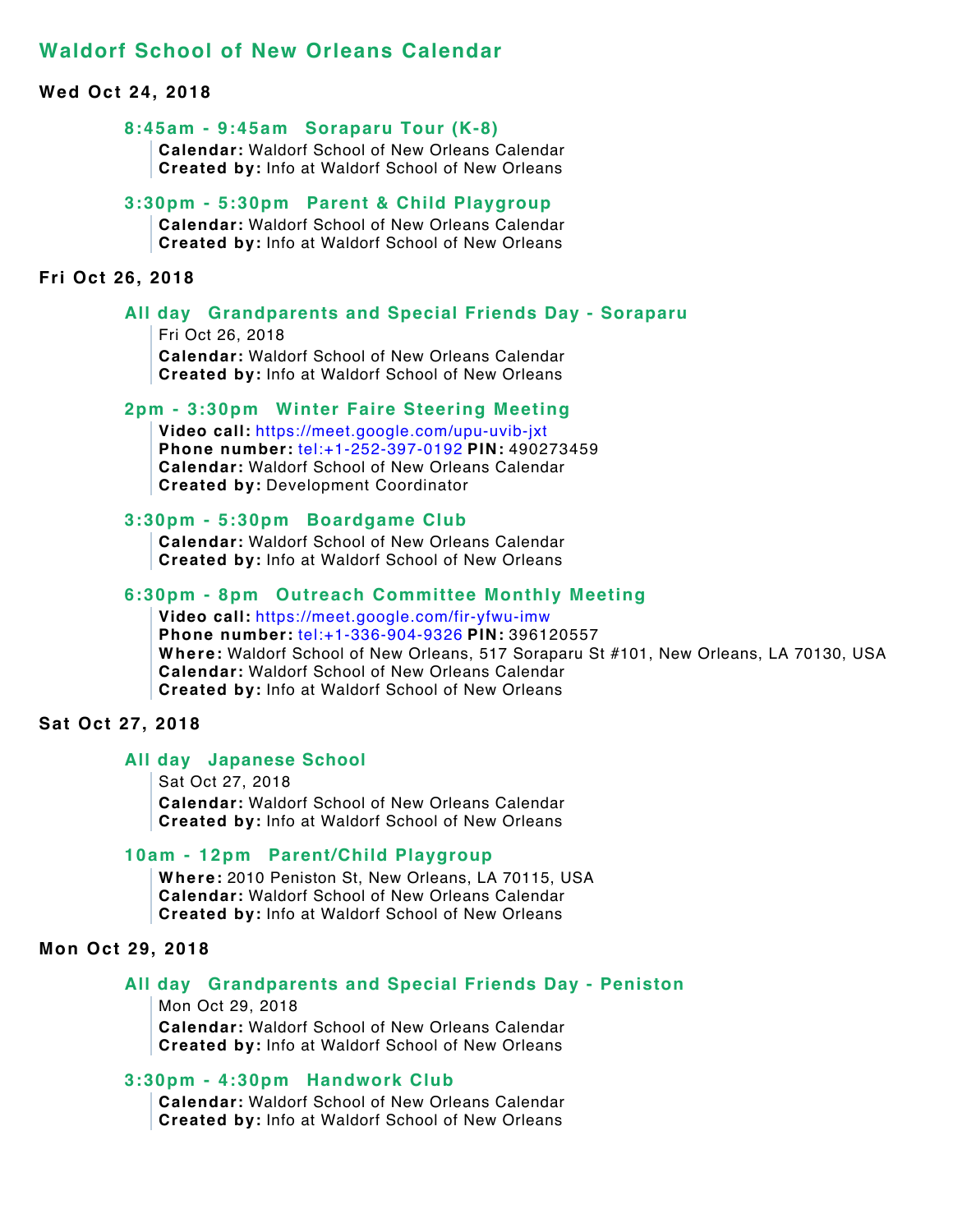### **Tue Oct 30, 2018**

## **10:15am - 11am Peniston Tour - Early Childhood Center (N-K)**

**Calendar:** Waldorf School of New Orleans Calendar **Created by:** Info at Waldorf School of New Orleans

## **3:30pm - 4:20pm Homework Club - Grades 5-8**

**Where:** Mississippi River Room **Calendar:** Waldorf School of New Orleans Calendar **Created by:** Info at Waldorf School of New Orleans

#### **Wed Oct 31, 2018**

#### **3:30pm - 5:30pm Parent & Child Playgroup**

**Calendar:** Waldorf School of New Orleans Calendar **Created by:** Info at Waldorf School of New Orleans

# **Fri Nov 2, 2018**

#### **2pm - 3:30pm Winter Faire Steering Meeting**

**Video call:** https://meet.google.com/upu-uvib-jxt **Phone number:** tel:+1-252-397-0192 **PIN:** 490273459 **Calendar:** Waldorf School of New Orleans Calendar **Created by:** Development Coordinator

#### **3:30pm - 5:30pm Boardgame Club**

**Calendar:** Waldorf School of New Orleans Calendar **Created by:** Info at Waldorf School of New Orleans

#### **Sat Nov 3, 2018**

## **All day Japanese School**

Sat Nov 3, 2018 **Calendar:** Waldorf School of New Orleans Calendar **Created by:** Info at Waldorf School of New Orleans

#### **10am - 12pm Parent/Child Playgroup**

**Where:** 2010 Peniston St, New Orleans, LA 70115, USA **Calendar:** Waldorf School of New Orleans Calendar **Created by:** Info at Waldorf School of New Orleans

# **Mon Nov 5, 2018**

### **3:30pm - 4:30pm Handwork Club**

**Calendar:** Waldorf School of New Orleans Calendar **Created by:** Info at Waldorf School of New Orleans

### **Tue Nov 6, 2018**

#### **10:15am - 11am Peniston Tour - Early Childhood Center (N-K)**

**Calendar:** Waldorf School of New Orleans Calendar **Created by:** Info at Waldorf School of New Orleans

#### **3:30pm - 4:20pm Homework Club - Grades 5-8**

**Where:** Mississippi River Room **Calendar:** Waldorf School of New Orleans Calendar **Created by:** Info at Waldorf School of New Orleans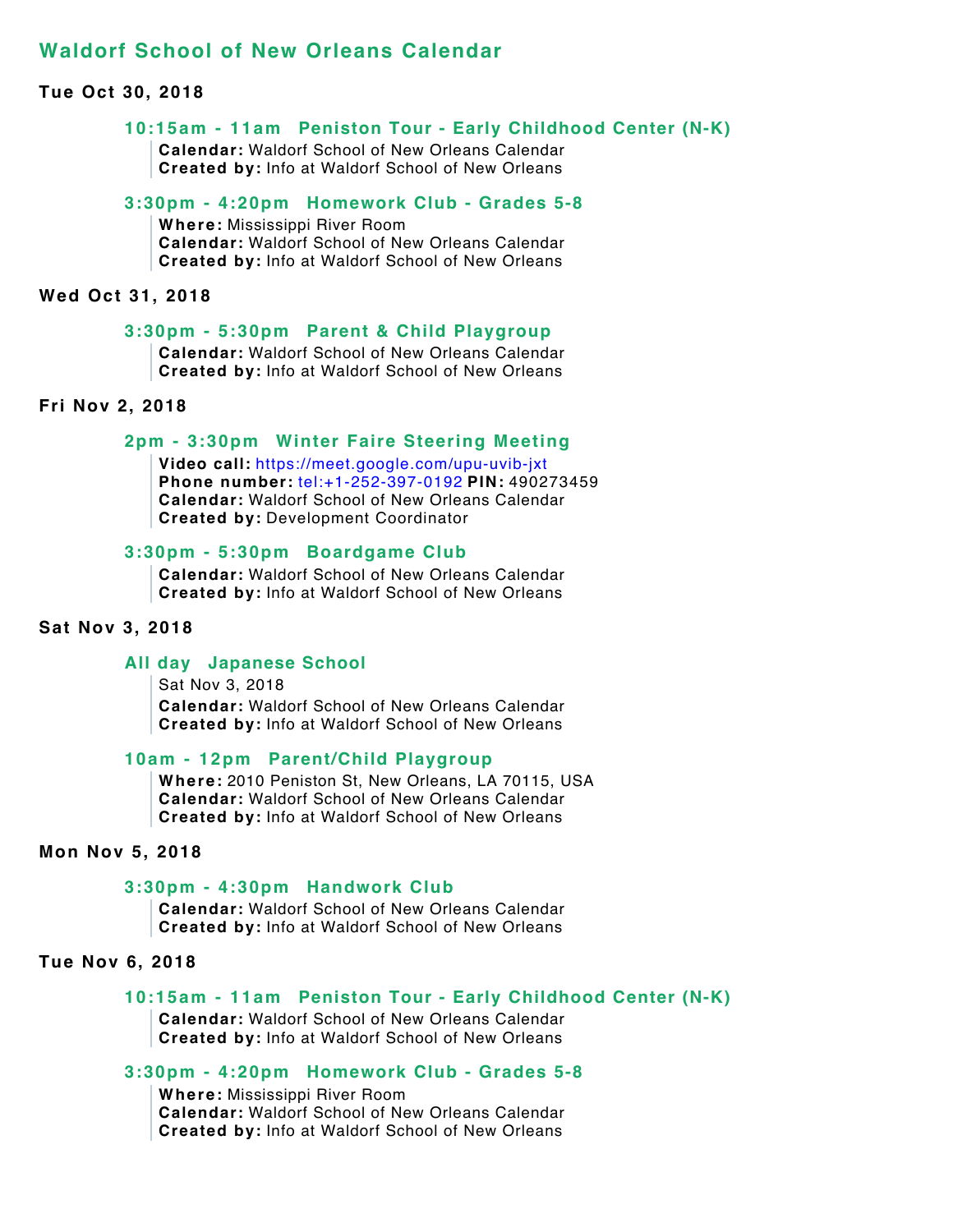### **Wed Nov 7, 2018**

## **3:30pm - 5:30pm Parent & Child Playgroup**

**Calendar:** Waldorf School of New Orleans Calendar **Created by:** Info at Waldorf School of New Orleans

#### **4pm - 5:30pm Finance Committee Meetings**

#### **Where:**

Waldorf School of New Orleans Early Childhood Center, 2010 Peniston St, New Orleans, LA 70115, USA **Calendar:** Waldorf School of New Orleans Calendar

**Created by:** Amy Marquis

## **6:30pm - 8:30pm Fundraising Committee Meeting**

**Where:** 517 Soraparu Street, New Orleans, LA, United States **Calendar:** Waldorf School of New Orleans Calendar **Created by:** Info at Waldorf School of New Orleans

## **Fri Nov 9, 2018**

#### **2pm - 3:30pm Winter Faire Steering Meeting**

**Video call:** https://meet.google.com/upu-uvib-jxt **Phone number:** tel:+1-252-397-0192 **PIN:** 490273459 **Calendar:** Waldorf School of New Orleans Calendar **Created by:** Development Coordinator

## **3:30pm - 5:30pm Boardgame Club**

**Calendar:** Waldorf School of New Orleans Calendar **Created by:** Info at Waldorf School of New Orleans

## **Sat Nov 10, 2018**

#### **All day Japanese School**

Sat Nov 10, 2018 **Calendar:** Waldorf School of New Orleans Calendar **Created by:** Info at Waldorf School of New Orleans

## **10am - 12pm Parent/Child Playgroup**

**Where:** 2010 Peniston St, New Orleans, LA 70115, USA **Calendar:** Waldorf School of New Orleans Calendar **Created by:** Info at Waldorf School of New Orleans

#### **Mon Nov 12, 2018**

### **3:30pm - 4:30pm Handwork Club**

**Calendar:** Waldorf School of New Orleans Calendar **Created by:** Info at Waldorf School of New Orleans

#### **Tue Nov 13, 2018**

#### **10:15am - 11am Peniston Tour - Early Childhood Center (N-K)**

**Calendar:** Waldorf School of New Orleans Calendar **Created by:** Info at Waldorf School of New Orleans

# **3:30pm - 4:20pm Homework Club - Grades 5-8**

**Where:** Mississippi River Room **Calendar:** Waldorf School of New Orleans Calendar **Created by:** Info at Waldorf School of New Orleans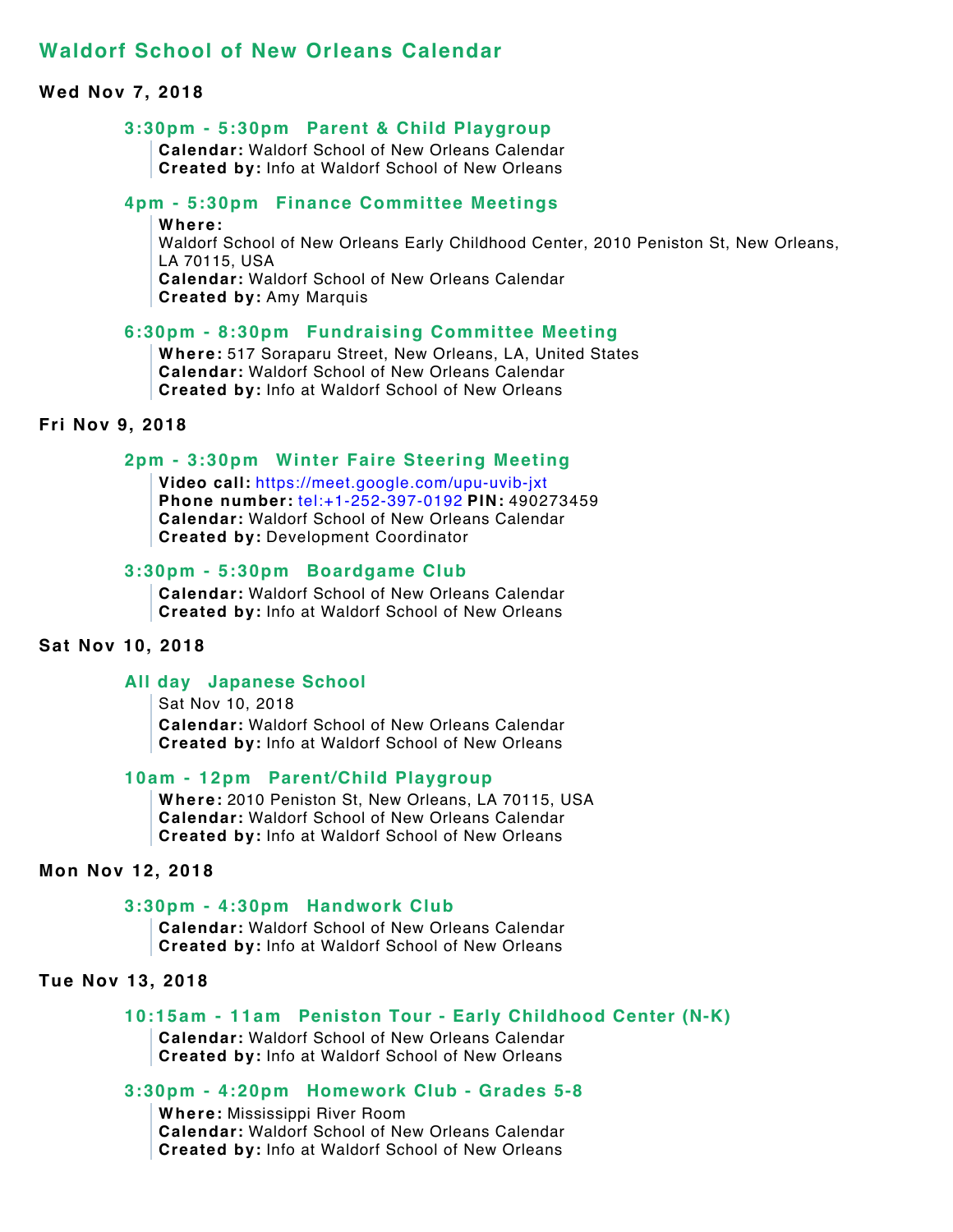# **6pm - 8pm Board of Directors Meeting**

#### **Video call:**

https://plus.google.com/hangouts/\_/waldorfnola.org/board-of?hceid=bmw4NGU4MDhwNmgxaWk4

**Where:** 517 Soraparu St, New Orleans, LA 70130, USA **Calendar:** Waldorf School of New Orleans Calendar **Created by:** Info at Waldorf School of New Orleans

#### **Wed Nov 14, 2018**

# **8:45am - 9:45am Soraparu Tour (K-8)**

**Calendar:** Waldorf School of New Orleans Calendar **Created by:** Info at Waldorf School of New Orleans

## **Fri Nov 16, 2018**

### **2pm - 3:30pm Winter Faire Steering Meeting**

**Video call:** https://meet.google.com/upu-uvib-jxt **Phone number:** tel:+1-252-397-0192 **PIN:** 490273459 **Calendar:** Waldorf School of New Orleans Calendar **Created by:** Development Coordinator

## **3:30pm - 5:30pm Boardgame Club**

**Calendar:** Waldorf School of New Orleans Calendar **Created by:** Info at Waldorf School of New Orleans

## **Sat Nov 17, 2018**

## **All day Japanese School**

Sat Nov 17, 2018 **Calendar:** Waldorf School of New Orleans Calendar **Created by:** Info at Waldorf School of New Orleans

#### **Mon Nov 19, 2018**

## **All day Parent Teacher Conferences**

Mon Nov 19, 2018 - Tue Nov 20, 2018 **Calendar:** Waldorf School of New Orleans Calendar **Created by:** Info at Waldorf School of New Orleans

#### **Tue Nov 20, 2018**

#### **All day Parent Teacher Conferences**

Mon Nov 19, 2018 - Tue Nov 20, 2018 **Calendar:** Waldorf School of New Orleans Calendar **Created by:** Info at Waldorf School of New Orleans

#### **3:30pm - 4:20pm Homework Club - Grades 5-8**

**Where:** Mississippi River Room **Calendar:** Waldorf School of New Orleans Calendar **Created by:** Info at Waldorf School of New Orleans

## **Wed Nov 21, 2018**

## **All day Thanksgiving Break - NO SCHOOL**

Wed Nov 21, 2018 - Fri Nov 23, 2018 **Calendar:** Waldorf School of New Orleans Calendar **Created by:** Info at Waldorf School of New Orleans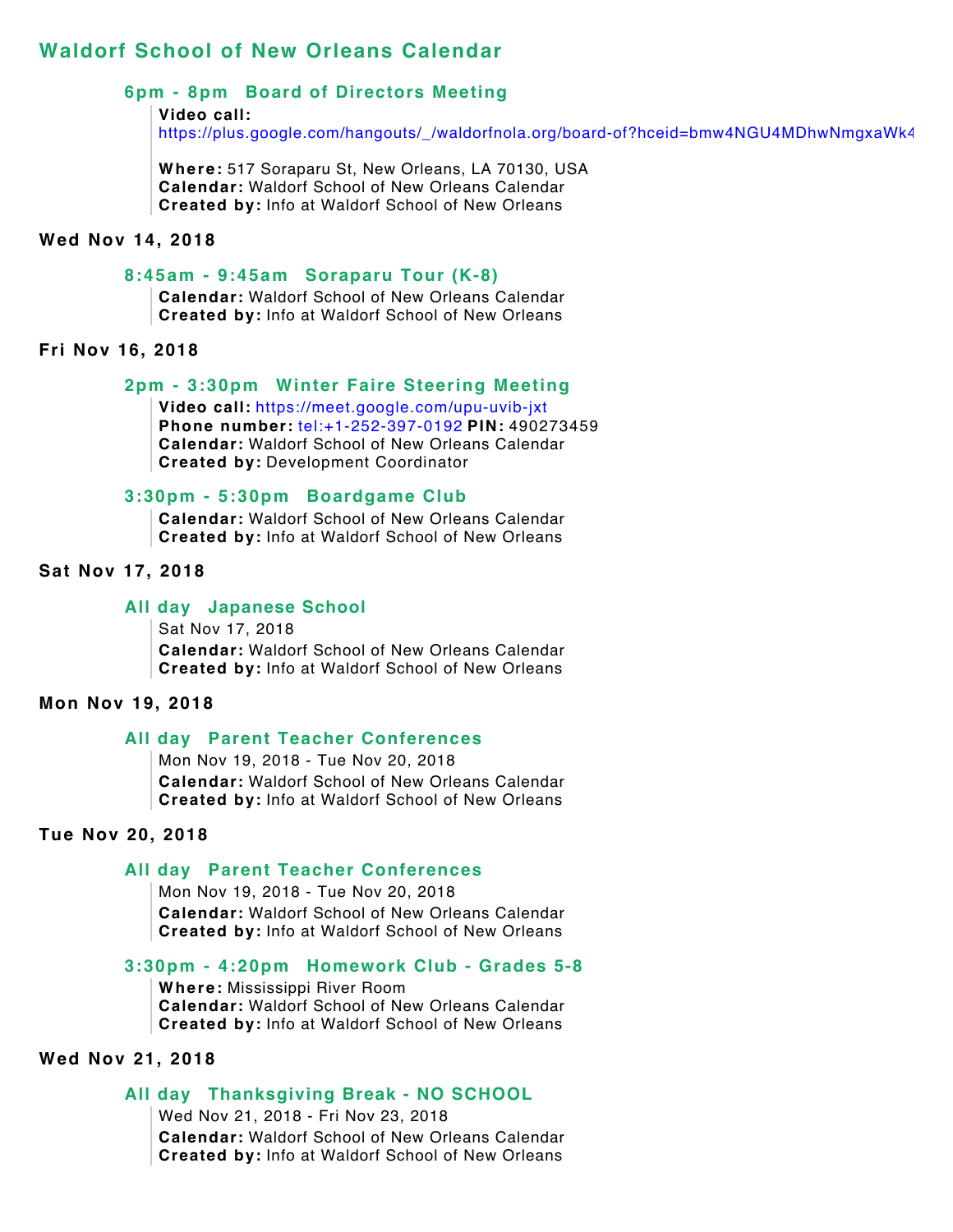### **Thu Nov 22, 2018**

#### **All day Thanksgiving Break - NO SCHOOL**

Wed Nov 21, 2018 - Fri Nov 23, 2018 **Calendar:** Waldorf School of New Orleans Calendar **Created by:** Info at Waldorf School of New Orleans

# **Fri Nov 23, 2018**

#### **All day Thanksgiving Break - NO SCHOOL**

Wed Nov 21, 2018 - Fri Nov 23, 2018 **Calendar:** Waldorf School of New Orleans Calendar **Created by:** Info at Waldorf School of New Orleans

#### **2pm - 3:30pm Winter Faire Steering Meeting**

**Video call:** https://meet.google.com/upu-uvib-jxt **Phone number:** tel:+1-252-397-0192 **PIN:** 490273459 **Calendar:** Waldorf School of New Orleans Calendar **Created by:** Development Coordinator

## **3:30pm - 5:30pm Boardgame Club**

**Calendar:** Waldorf School of New Orleans Calendar **Created by:** Info at Waldorf School of New Orleans

#### **Mon Nov 26, 2018**

#### **3:30pm - 4:30pm Handwork Club**

**Calendar:** Waldorf School of New Orleans Calendar **Created by:** Info at Waldorf School of New Orleans

### **Tue Nov 27, 2018**

#### **10:15am - 11am Peniston Tour - Early Childhood Center (N-K)**

**Calendar:** Waldorf School of New Orleans Calendar **Created by:** Info at Waldorf School of New Orleans

#### **3:30pm - 4:20pm Homework Club - Grades 5-8**

**Where:** Mississippi River Room **Calendar:** Waldorf School of New Orleans Calendar **Created by:** Info at Waldorf School of New Orleans

## **Wed Nov 28, 2018**

# **8:45am - 9:45am Soraparu Tour (K-8)**

**Calendar:** Waldorf School of New Orleans Calendar **Created by:** Info at Waldorf School of New Orleans

### **Fri Nov 30, 2018**

# **2pm - 3:30pm Winter Faire Steering Meeting**

**Video call:** https://meet.google.com/upu-uvib-jxt **Phone number:** tel:+1-252-397-0192 **PIN:** 490273459 **Calendar:** Waldorf School of New Orleans Calendar **Created by:** Development Coordinator

## **3:30pm - 5:30pm Boardgame Club**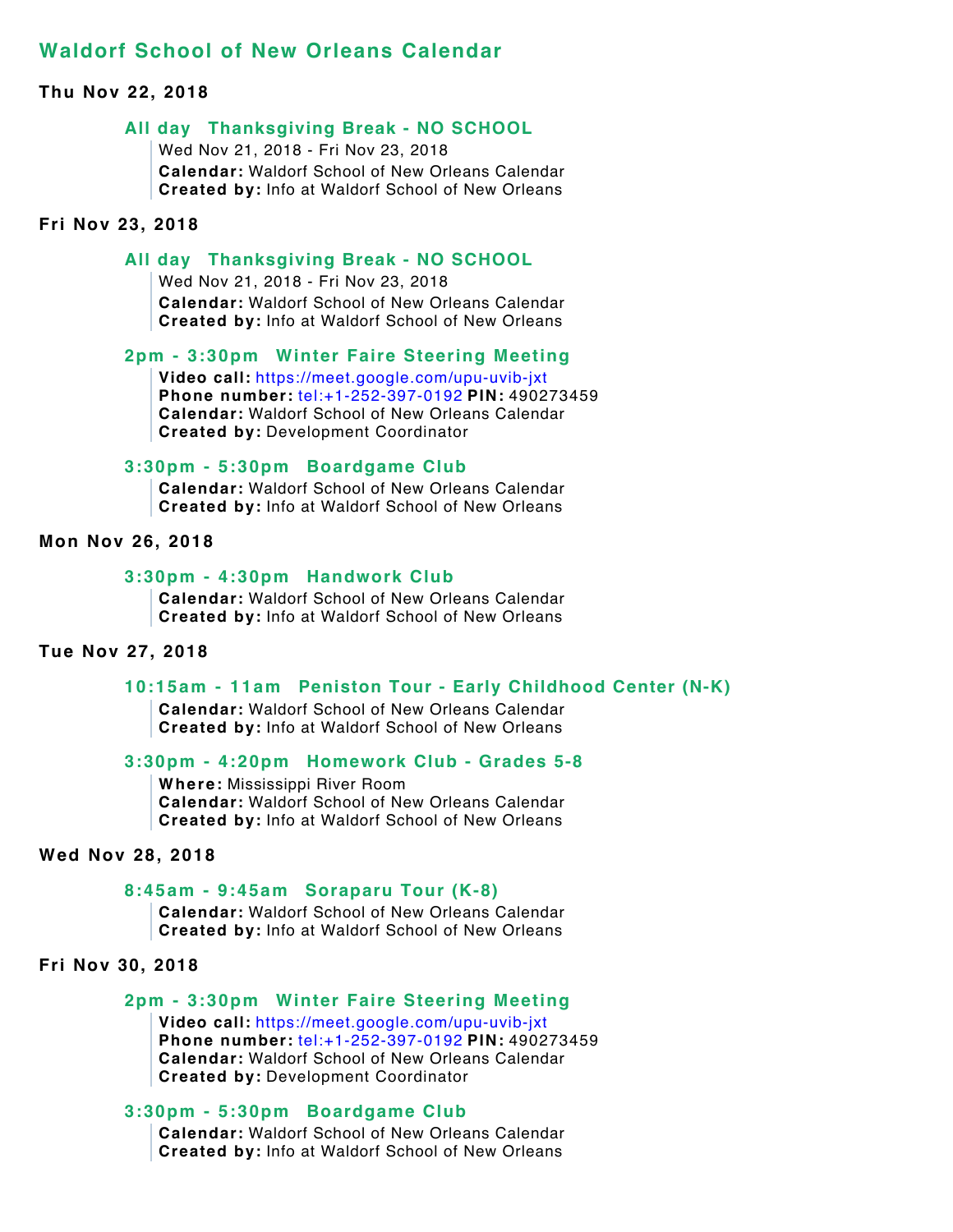## **6:30pm - 8pm Outreach Committee Monthly Meeting**

**Video call:** https://meet.google.com/fir-yfwu-imw **Phone number:** tel:+1-336-904-9326 **PIN:** 396120557 **Where:** Waldorf School of New Orleans, 517 Soraparu St #101, New Orleans, LA 70130, USA **Calendar:** Waldorf School of New Orleans Calendar **Created by:** Info at Waldorf School of New Orleans

### **Sat Dec 1, 2018**

## **All day Winter Faire/Tree Sale**

Sat Dec 1, 2018 **Calendar:** Waldorf School of New Orleans Calendar **Created by:** Info at Waldorf School of New Orleans

#### **Sun Dec 2, 2018**

## **All day Japanese School**

Sun Dec 2, 2018

**Calendar:** Waldorf School of New Orleans Calendar **Created by:** Info at Waldorf School of New Orleans

#### **Mon Dec 3, 2018**

#### **3:30pm - 4:30pm Handwork Club**

**Calendar:** Waldorf School of New Orleans Calendar **Created by:** Info at Waldorf School of New Orleans

## **Tue Dec 4, 2018**

## **10:15am - 11am Peniston Tour - Early Childhood Center (N-K)**

**Calendar:** Waldorf School of New Orleans Calendar **Created by:** Info at Waldorf School of New Orleans

#### **3:30pm - 4:20pm Homework Club - Grades 5-8**

**Where:** Mississippi River Room **Calendar:** Waldorf School of New Orleans Calendar **Created by:** Info at Waldorf School of New Orleans

#### **Wed Dec 5, 2018**

# **8:45am - 9:45am Soraparu Tour (K-8)**

**Calendar:** Waldorf School of New Orleans Calendar **Created by:** Info at Waldorf School of New Orleans

# **4pm - 5:30pm Finance Committee Meetings**

#### **Where:**

Waldorf School of New Orleans Early Childhood Center, 2010 Peniston St, New Orleans, LA 70115, USA **Calendar:** Waldorf School of New Orleans Calendar **Created by:** Amy Marquis

## **6:30pm - 8:30pm Fundraising Committee Meeting**

**Where:** 517 Soraparu Street, New Orleans, LA, United States **Calendar:** Waldorf School of New Orleans Calendar **Created by:** Info at Waldorf School of New Orleans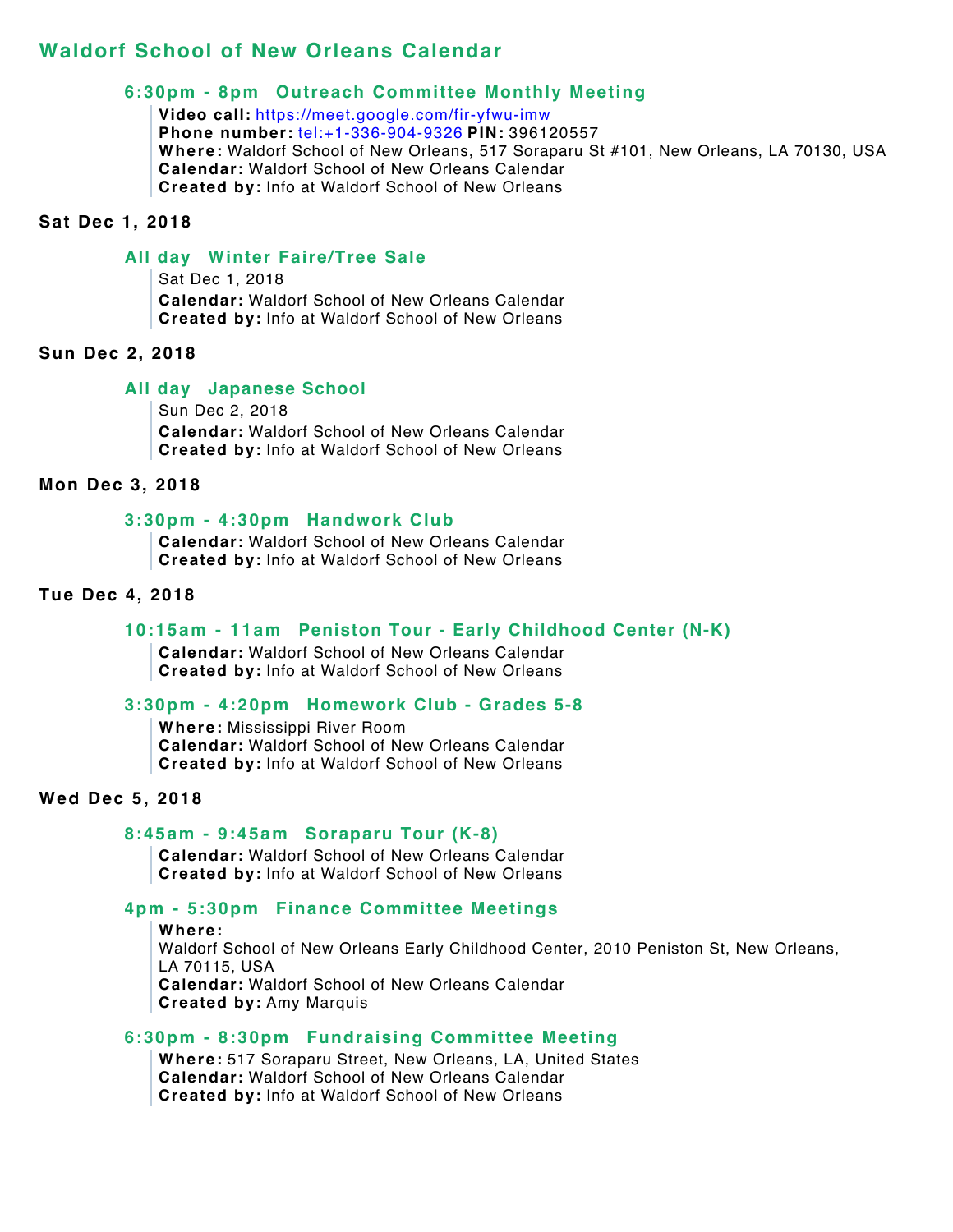## **Fri Dec 7, 2018**

## **3:30pm - 5:30pm Boardgame Club**

**Calendar:** Waldorf School of New Orleans Calendar **Created by:** Info at Waldorf School of New Orleans

# **Sat Dec 8, 2018**

## **All day Japanese School**

Sat Dec 8, 2018 **Calendar:** Waldorf School of New Orleans Calendar **Created by:** Info at Waldorf School of New Orleans

# **Mon Dec 10, 2018**

## **3:30pm - 4:30pm Handwork Club**

**Calendar:** Waldorf School of New Orleans Calendar **Created by:** Info at Waldorf School of New Orleans

## **Tue Dec 11, 2018**

## **10:15am - 11am Peniston Tour - Early Childhood Center (N-K)**

**Calendar:** Waldorf School of New Orleans Calendar **Created by:** Info at Waldorf School of New Orleans

#### **3:30pm - 4:20pm Homework Club - Grades 5-8**

**Where:** Mississippi River Room **Calendar:** Waldorf School of New Orleans Calendar **Created by:** Info at Waldorf School of New Orleans

# **6pm - 8pm Board of Directors Meeting**

#### **Video call:**

https://plus.google.com/hangouts/\_/waldorfnola.org/board-of?hceid=bmw4NGU4MDhwNmgxaWk4

**Where:** 517 Soraparu St, New Orleans, LA 70130, USA **Calendar:** Waldorf School of New Orleans Calendar **Created by:** Info at Waldorf School of New Orleans

# **Fri Dec 14, 2018**

## **3:30pm - 5:30pm Boardgame Club**

**Calendar:** Waldorf School of New Orleans Calendar **Created by:** Info at Waldorf School of New Orleans

#### **Sat Dec 15, 2018**

## **All day Japanese School**

Sat Dec 15, 2018 **Calendar:** Waldorf School of New Orleans Calendar **Created by:** Info at Waldorf School of New Orleans

## **Mon Dec 17, 2018**

## **3:30pm - 4:30pm Handwork Club**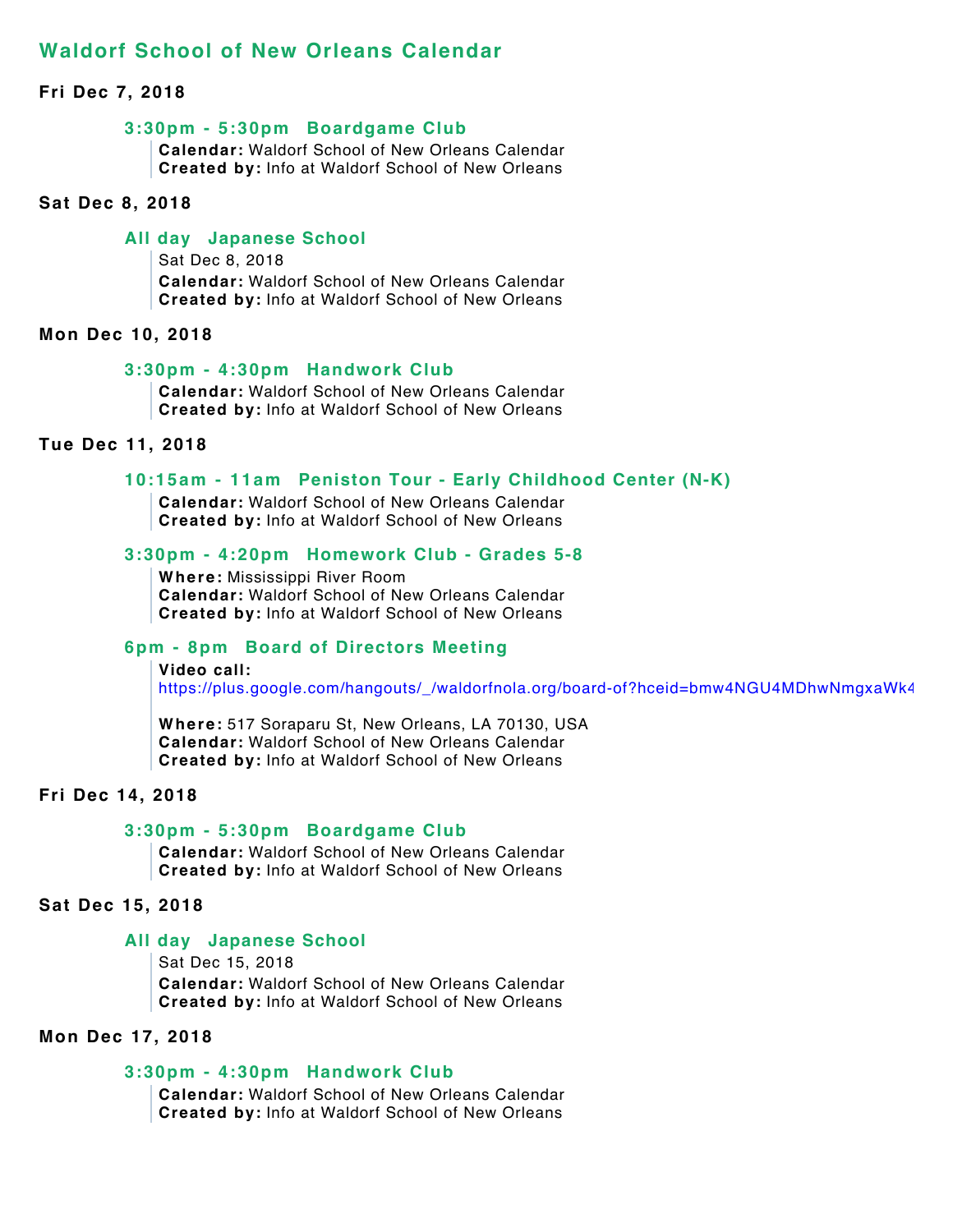#### **Tue Dec 18, 2018**

## **10:15am - 11am Peniston Tour - Early Childhood Center (N-K)**

**Calendar:** Waldorf School of New Orleans Calendar **Created by:** Info at Waldorf School of New Orleans

## **3:30pm - 4:20pm Homework Club - Grades 5-8**

**Where:** Mississippi River Room **Calendar:** Waldorf School of New Orleans Calendar **Created by:** Info at Waldorf School of New Orleans

#### **Wed Dec 19, 2018**

#### **8:45am - 9:45am Soraparu Tour (K-8)**

**Calendar:** Waldorf School of New Orleans Calendar **Created by:** Info at Waldorf School of New Orleans

#### **Fri Dec 21, 2018**

### **3:30pm - 5:30pm Boardgame Club**

**Calendar:** Waldorf School of New Orleans Calendar **Created by:** Info at Waldorf School of New Orleans

## **Mon Dec 24, 2018**

## **All day Winter Break - NO SCHOOL**

Mon Dec 24, 2018 - Fri Jan 4, 2019 **Calendar:** Waldorf School of New Orleans Calendar **Created by:** Info at Waldorf School of New Orleans

## **Tue Dec 25, 2018**

#### **All day Winter Break - NO SCHOOL**

Mon Dec 24, 2018 - Fri Jan 4, 2019 **Calendar:** Waldorf School of New Orleans Calendar **Created by:** Info at Waldorf School of New Orleans

#### **3:30pm - 4:20pm Homework Club - Grades 5-8**

**Where:** Mississippi River Room **Calendar:** Waldorf School of New Orleans Calendar **Created by:** Info at Waldorf School of New Orleans

## **Wed Dec 26, 2018**

### **All day Winter Break - NO SCHOOL**

Mon Dec 24, 2018 - Fri Jan 4, 2019 **Calendar:** Waldorf School of New Orleans Calendar **Created by:** Info at Waldorf School of New Orleans

### **Thu Dec 27, 2018**

#### **All day Winter Break - NO SCHOOL**

Mon Dec 24, 2018 - Fri Jan 4, 2019 **Calendar:** Waldorf School of New Orleans Calendar **Created by:** Info at Waldorf School of New Orleans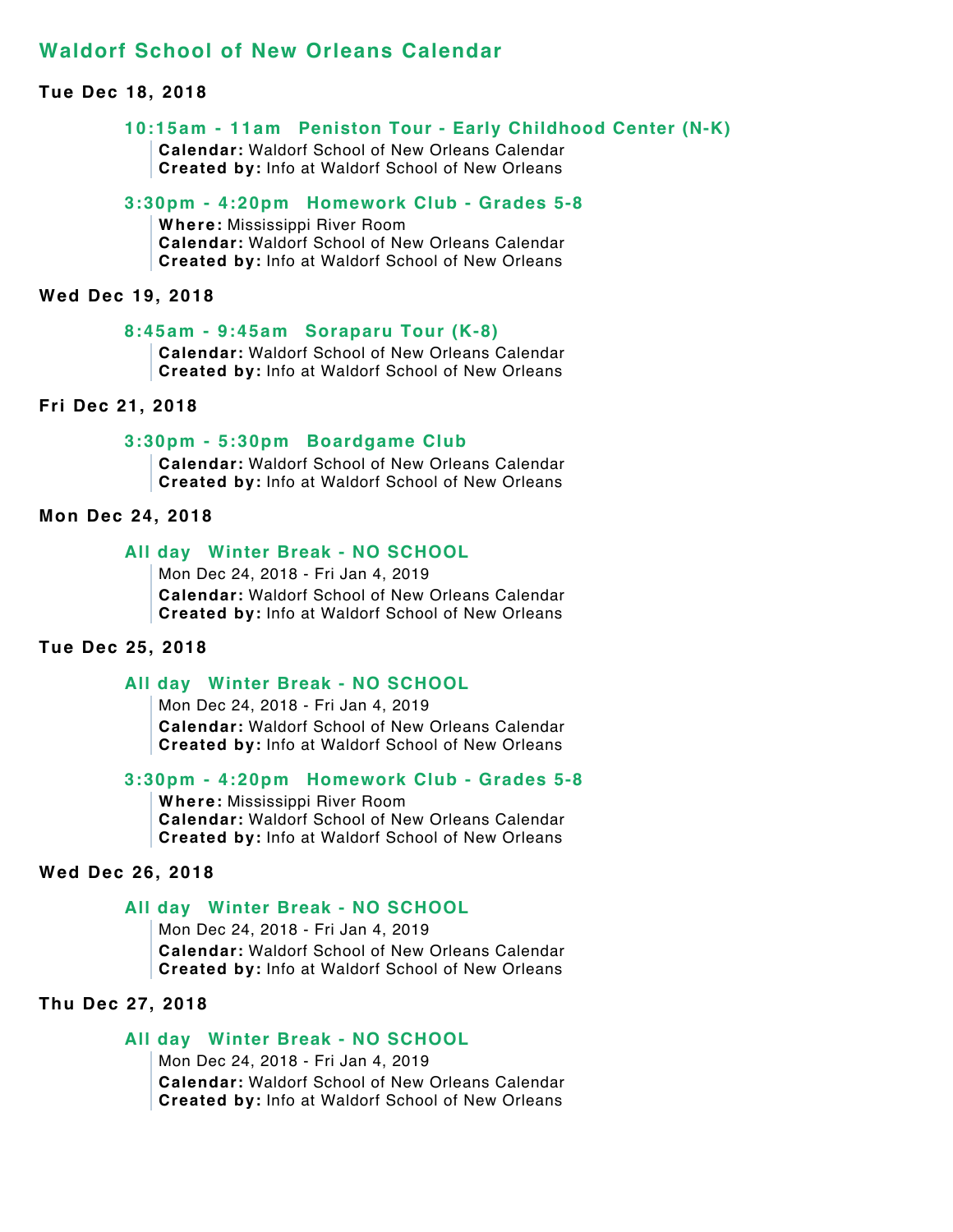#### **Fri Dec 28, 2018**

## **All day Winter Break - NO SCHOOL**

Mon Dec 24, 2018 - Fri Jan 4, 2019 **Calendar:** Waldorf School of New Orleans Calendar **Created by:** Info at Waldorf School of New Orleans

#### **3:30pm - 5:30pm Boardgame Club**

**Calendar:** Waldorf School of New Orleans Calendar **Created by:** Info at Waldorf School of New Orleans

### **Sat Dec 29, 2018**

### **All day Winter Break - NO SCHOOL**

Mon Dec 24, 2018 - Fri Jan 4, 2019 **Calendar:** Waldorf School of New Orleans Calendar **Created by:** Info at Waldorf School of New Orleans

# **Sun Dec 30, 2018**

## **All day Winter Break - NO SCHOOL**

Mon Dec 24, 2018 - Fri Jan 4, 2019 **Calendar:** Waldorf School of New Orleans Calendar **Created by:** Info at Waldorf School of New Orleans

#### **Mon Dec 31, 2018**

#### **All day Winter Break - NO SCHOOL**

Mon Dec 24, 2018 - Fri Jan 4, 2019 **Calendar:** Waldorf School of New Orleans Calendar **Created by:** Info at Waldorf School of New Orleans

### **Tue Jan 1, 2019**

# **All day Winter Break - NO SCHOOL**

Mon Dec 24, 2018 - Fri Jan 4, 2019

**Calendar:** Waldorf School of New Orleans Calendar **Created by:** Info at Waldorf School of New Orleans

#### **3:30pm - 4:20pm Homework Club - Grades 5-8**

**Where:** Mississippi River Room **Calendar:** Waldorf School of New Orleans Calendar **Created by:** Info at Waldorf School of New Orleans

#### **Wed Jan 2, 2019**

#### **All day Winter Break - NO SCHOOL**

Mon Dec 24, 2018 - Fri Jan 4, 2019 **Calendar:** Waldorf School of New Orleans Calendar **Created by:** Info at Waldorf School of New Orleans

#### **4pm - 5:30pm Finance Committee Meetings**

**Where:** Waldorf School of New Orleans Early Childhood Center, 2010 Peniston St, New Orleans, LA 70115, USA **Calendar:** Waldorf School of New Orleans Calendar **Created by:** Amy Marquis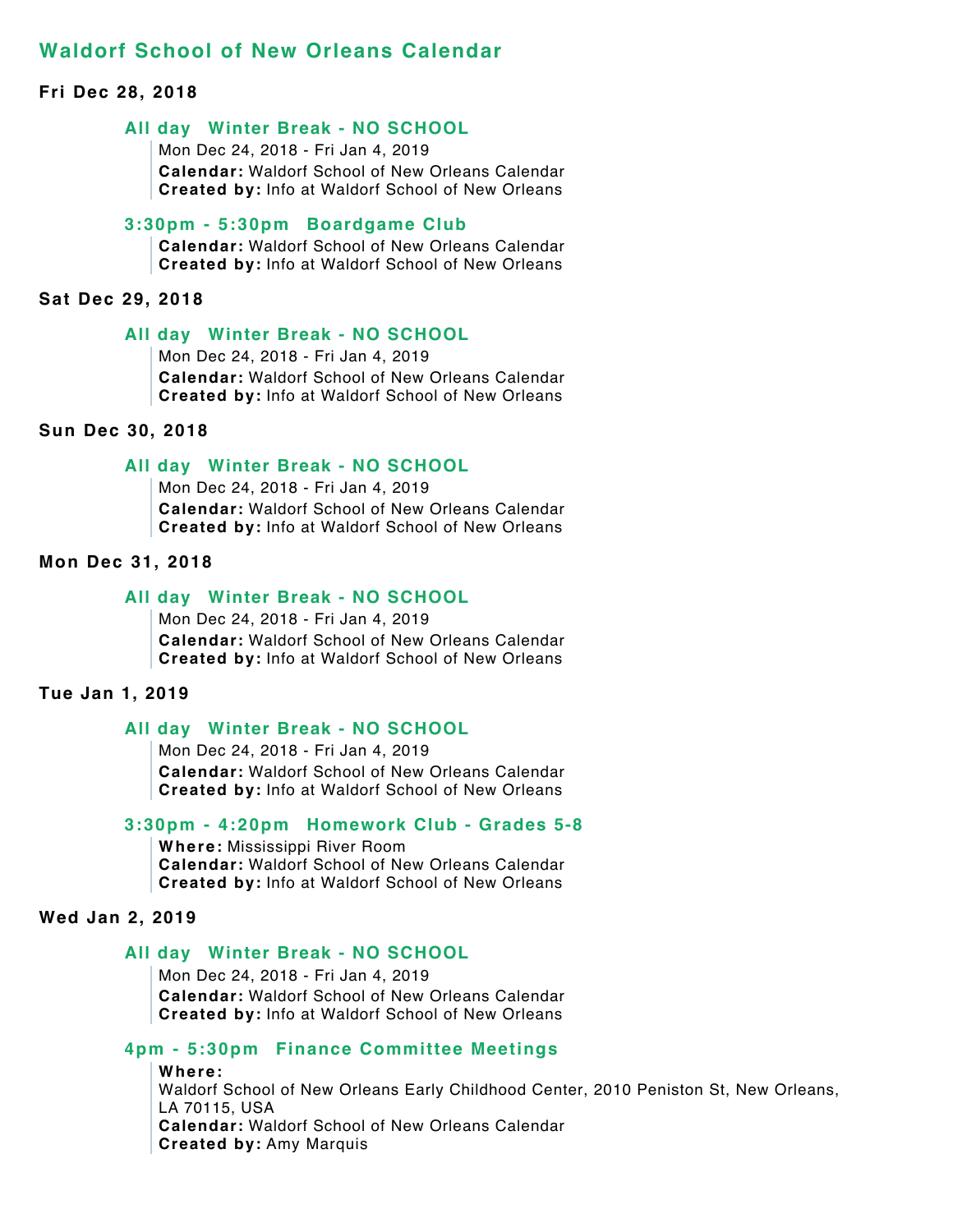## **6:30pm - 8:30pm Fundraising Committee Meeting**

**Where:** 517 Soraparu Street, New Orleans, LA, United States **Calendar:** Waldorf School of New Orleans Calendar **Created by:** Info at Waldorf School of New Orleans

#### **Thu Jan 3, 2019**

#### **All day Winter Break - NO SCHOOL**

Mon Dec 24, 2018 - Fri Jan 4, 2019 **Calendar:** Waldorf School of New Orleans Calendar **Created by:** Info at Waldorf School of New Orleans

#### **Fri Jan 4, 2019**

#### **All day Winter Break - NO SCHOOL**

Mon Dec 24, 2018 - Fri Jan 4, 2019 **Calendar:** Waldorf School of New Orleans Calendar **Created by:** Info at Waldorf School of New Orleans

## **3:30pm - 5:30pm Boardgame Club**

**Calendar:** Waldorf School of New Orleans Calendar **Created by:** Info at Waldorf School of New Orleans

#### **Sat Jan 5, 2019**

### **All day Japanese School**

Sat Jan 5, 2019 **Calendar:** Waldorf School of New Orleans Calendar **Created by:** Info at Waldorf School of New Orleans

#### **Tue Jan 8, 2019**

# **3:30pm - 4:20pm Homework Club - Grades 5-8**

**Where:** Mississippi River Room **Calendar:** Waldorf School of New Orleans Calendar **Created by:** Info at Waldorf School of New Orleans

# **6pm - 8pm Board of Directors Meeting**

**Video call:**

https://plus.google.com/hangouts/\_/waldorfnola.org/board-of?hceid=bmw4NGU4MDhwNmgxaWk4

**Where:** 517 Soraparu St, New Orleans, LA 70130, USA **Calendar:** Waldorf School of New Orleans Calendar **Created by:** Info at Waldorf School of New Orleans

#### **Fri Jan 11, 2019**

## **3:30pm - 5:30pm Boardgame Club**

**Calendar:** Waldorf School of New Orleans Calendar **Created by:** Info at Waldorf School of New Orleans

#### **Sat Jan 12, 2019**

#### **All day Japanese School- New Year Celebration**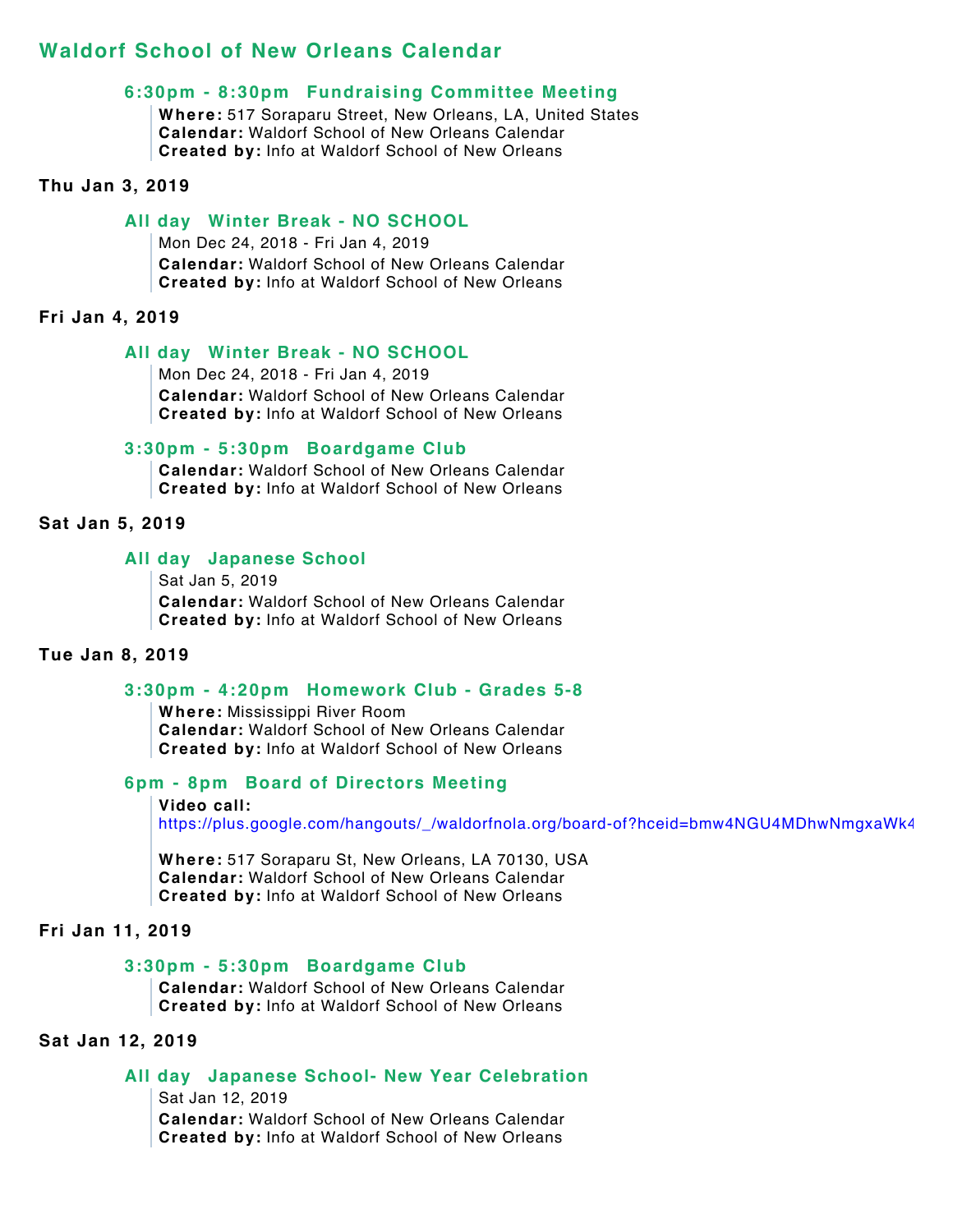#### **Tue Jan 15, 2019**

## **3:30pm - 4:20pm Homework Club - Grades 5-8**

**Where:** Mississippi River Room **Calendar:** Waldorf School of New Orleans Calendar **Created by:** Info at Waldorf School of New Orleans

#### **Fri Jan 18, 2019**

## **3:30pm - 5:30pm Boardgame Club**

**Calendar:** Waldorf School of New Orleans Calendar **Created by:** Info at Waldorf School of New Orleans

## **Sat Jan 19, 2019**

# **All day Japanese School**

Sat Jan 19, 2019

**Calendar:** Waldorf School of New Orleans Calendar **Created by:** Info at Waldorf School of New Orleans

# **All day Peniston Open House**

Sat Jan 19, 2019 **Calendar:** Waldorf School of New Orleans Calendar **Created by:** Info at Waldorf School of New Orleans

#### **Mon Jan 21, 2019**

## **All day MLK Day - NO SCHOOL**

Mon Jan 21, 2019

**Calendar:** Waldorf School of New Orleans Calendar **Created by:** Info at Waldorf School of New Orleans

#### **Tue Jan 22, 2019**

## **3:30pm - 4:20pm Homework Club - Grades 5-8**

**Where:** Mississippi River Room **Calendar:** Waldorf School of New Orleans Calendar **Created by:** Info at Waldorf School of New Orleans

# **Fri Jan 25, 2019**

## **All day EC Interview Day- No School EC only**

Fri Jan 25, 2019 **Video call:** Join video call **Calendar:** Waldorf School of New Orleans Calendar **Created by:** Info at Waldorf School of New Orleans

#### **3:30pm - 5:30pm Boardgame Club**

**Calendar:** Waldorf School of New Orleans Calendar **Created by:** Info at Waldorf School of New Orleans

# **6:30pm - 8pm Outreach Committee Monthly Meeting**

**Video call:** https://meet.google.com/fir-yfwu-imw **Phone number:** tel:+1-336-904-9326 **PIN:** 396120557 **Where:** Waldorf School of New Orleans, 517 Soraparu St #101, New Orleans, LA 70130, USA **Calendar:** Waldorf School of New Orleans Calendar **Created by:** Info at Waldorf School of New Orleans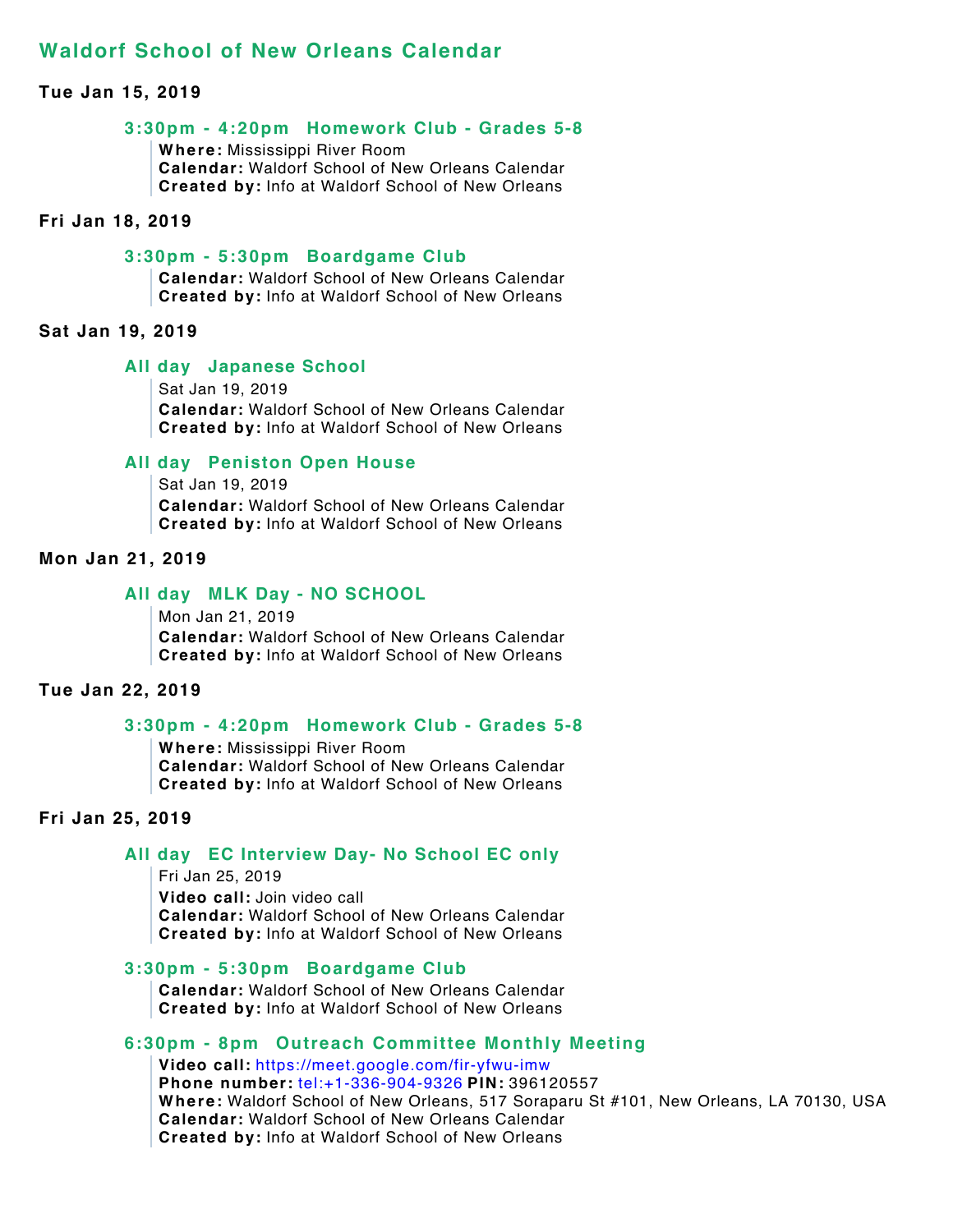### **Sat Jan 26, 2019**

## **All day Japanese School**

#### Sat Jan 26, 2019

**Calendar:** Waldorf School of New Orleans Calendar **Created by:** Info at Waldorf School of New Orleans

## **All day Soraparu Open House**

Sat Jan 26, 2019 **Calendar:** Waldorf School of New Orleans Calendar **Created by:** Info at Waldorf School of New Orleans

#### **Tue Jan 29, 2019**

#### **3:30pm - 4:20pm Homework Club - Grades 5-8**

**Where:** Mississippi River Room **Calendar:** Waldorf School of New Orleans Calendar **Created by:** Info at Waldorf School of New Orleans

#### **Fri Feb 1, 2019**

#### **3:30pm - 5:30pm Boardgame Club**

**Calendar:** Waldorf School of New Orleans Calendar **Created by:** Info at Waldorf School of New Orleans

#### **Sat Feb 2, 2019**

## **All day Japanese School - Aptitude Test**

Sat Feb 2, 2019 **Calendar:** Waldorf School of New Orleans Calendar **Created by:** Info at Waldorf School of New Orleans

#### **Tue Feb 5, 2019**

#### **3:30pm - 4:20pm Homework Club - Grades 5-8**

**Where:** Mississippi River Room **Calendar:** Waldorf School of New Orleans Calendar **Created by:** Info at Waldorf School of New Orleans

## **Wed Feb 6, 2019**

## **4pm - 5:30pm Finance Committee Meetings**

#### **Where:**

Waldorf School of New Orleans Early Childhood Center, 2010 Peniston St, New Orleans, LA 70115, USA

**Calendar:** Waldorf School of New Orleans Calendar **Created by:** Amy Marquis

# **6:30pm - 8:30pm Fundraising Committee Meeting**

**Where:** 517 Soraparu Street, New Orleans, LA, United States **Calendar:** Waldorf School of New Orleans Calendar **Created by:** Info at Waldorf School of New Orleans

#### **Fri Feb 8, 2019**

## **3:30pm - 5:30pm Boardgame Club**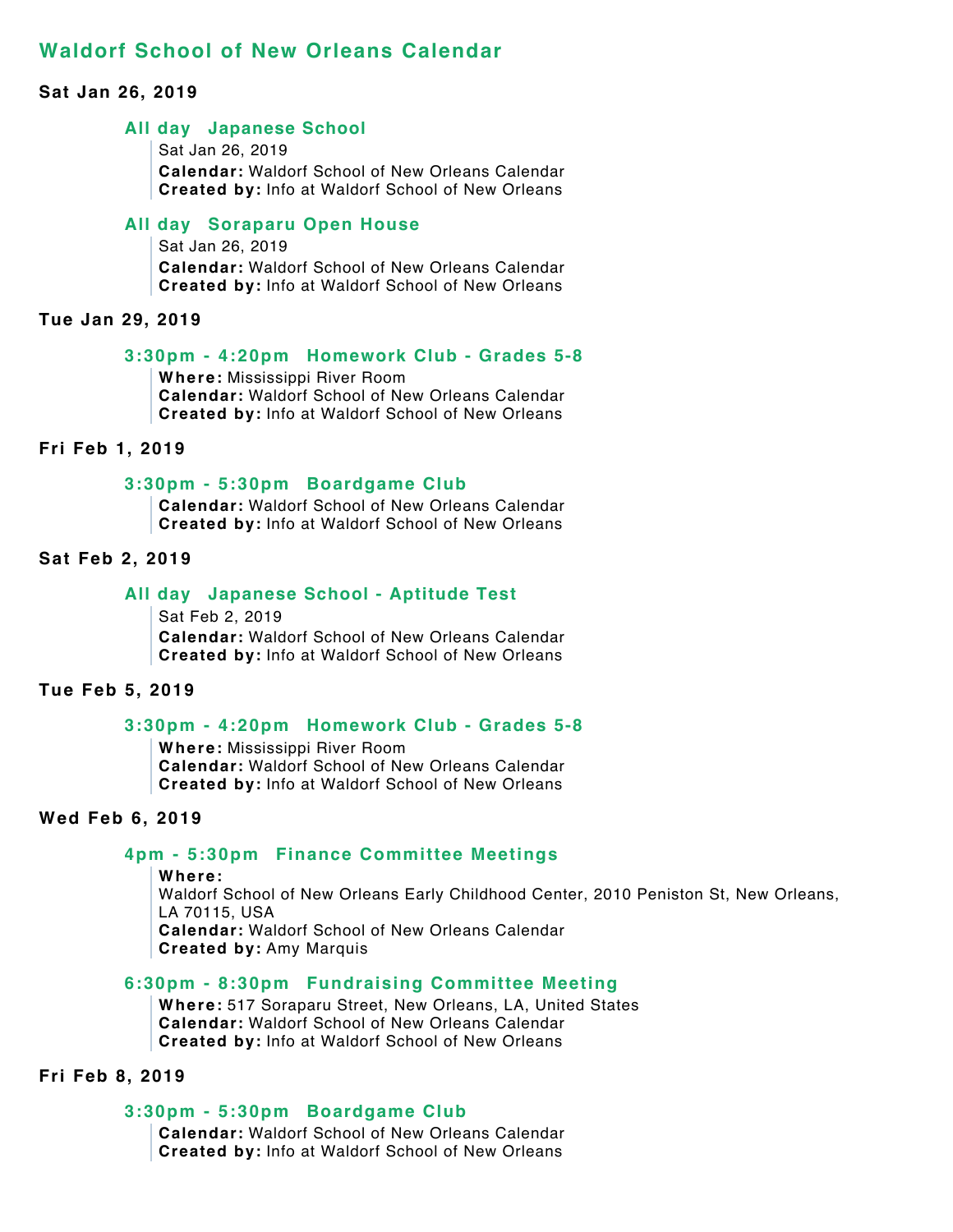### **Sat Feb 9, 2019**

## **All day Japanese School**

Sat Feb 9, 2019

**Calendar:** Waldorf School of New Orleans Calendar **Created by:** Info at Waldorf School of New Orleans

# **Tue Feb 12, 2019**

#### **3:30pm - 4:20pm Homework Club - Grades 5-8**

**Where:** Mississippi River Room **Calendar:** Waldorf School of New Orleans Calendar **Created by:** Info at Waldorf School of New Orleans

#### **6pm - 8pm Board of Directors Meeting**

#### **Video call:**

https://plus.google.com/hangouts/\_/waldorfnola.org/board-of?hceid=bmw4NGU4MDhwNmgxaWk4

**Where:** 517 Soraparu St, New Orleans, LA 70130, USA **Calendar:** Waldorf School of New Orleans Calendar **Created by:** Info at Waldorf School of New Orleans

#### **Fri Feb 15, 2019**

#### **3:30pm - 5:30pm Boardgame Club**

**Calendar:** Waldorf School of New Orleans Calendar **Created by:** Info at Waldorf School of New Orleans

## **Sat Feb 16, 2019**

#### **All day Japanese School**

Sat Feb 16, 2019 **Calendar:** Waldorf School of New Orleans Calendar **Created by:** Info at Waldorf School of New Orleans

## **Tue Feb 19, 2019**

#### **3:30pm - 4:20pm Homework Club - Grades 5-8**

**Where:** Mississippi River Room **Calendar:** Waldorf School of New Orleans Calendar **Created by:** Info at Waldorf School of New Orleans

#### **Fri Feb 22, 2019**

## **All day EC Interview Day-No School EC Only**

Fri Feb 22, 2019 **Video call:** Join video call **Calendar:** Waldorf School of New Orleans Calendar **Created by:** Info at Waldorf School of New Orleans

#### **3:30pm - 5:30pm Boardgame Club**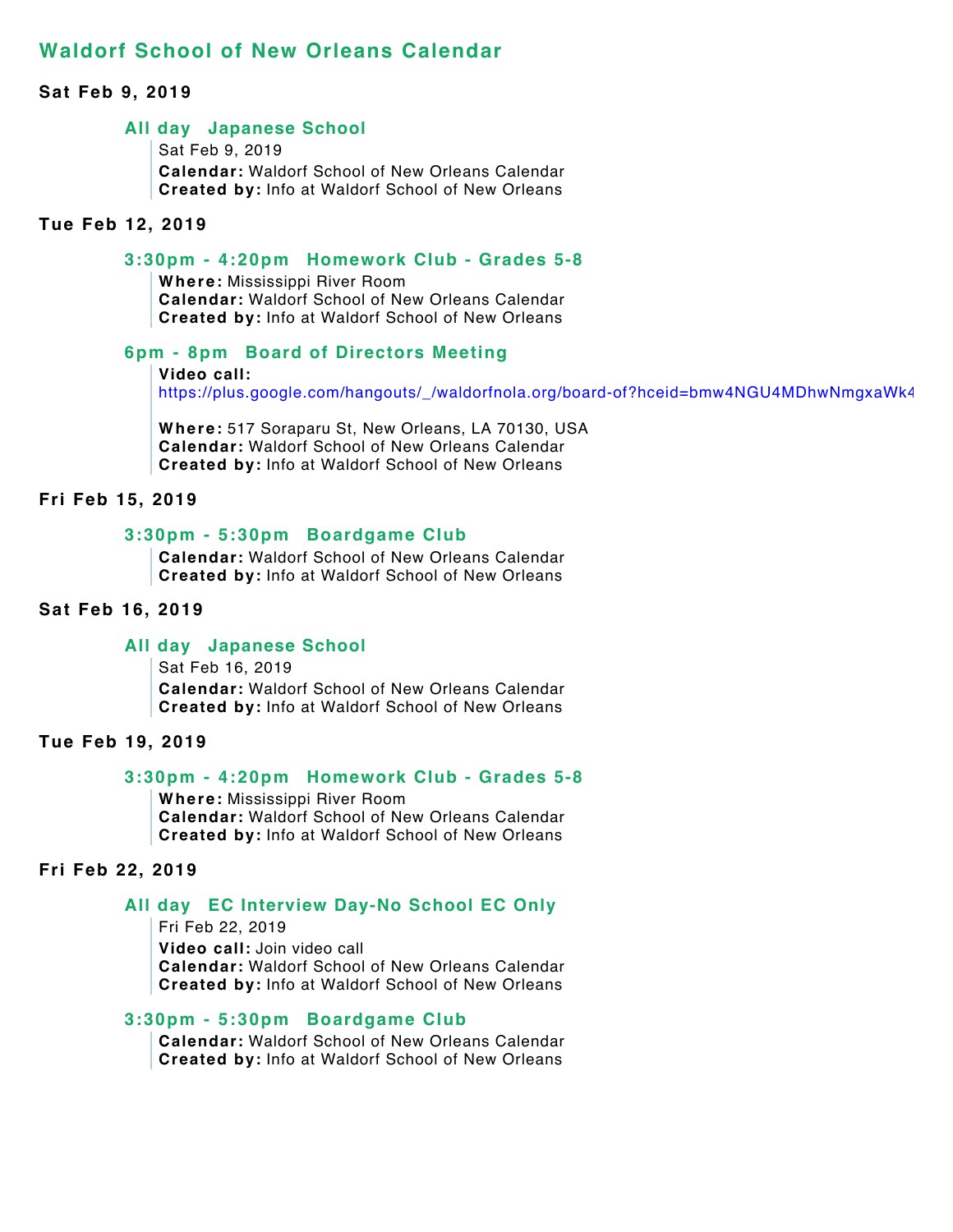## **6:30pm - 8pm Outreach Committee Monthly Meeting**

**Video call:** https://meet.google.com/fir-yfwu-imw **Phone number:** tel:+1-336-904-9326 **PIN:** 396120557 **Where:** Waldorf School of New Orleans, 517 Soraparu St #101, New Orleans, LA 70130, USA **Calendar:** Waldorf School of New Orleans Calendar **Created by:** Info at Waldorf School of New Orleans

## **Sat Feb 23, 2019**

# **All day Japanese School**

Sat Feb 23, 2019 **Calendar:** Waldorf School of New Orleans Calendar **Created by:** Info at Waldorf School of New Orleans

#### **Tue Feb 26, 2019**

#### **3:30pm - 4:20pm Homework Club - Grades 5-8**

**Where:** Mississippi River Room **Calendar:** Waldorf School of New Orleans Calendar **Created by:** Info at Waldorf School of New Orleans

### **Fri Mar 1, 2019**

#### **All day Professional Development - NO SCHOOL**

Fri Mar 1, 2019

**Calendar:** Waldorf School of New Orleans Calendar **Created by:** Info at Waldorf School of New Orleans

### **3:30pm - 5:30pm Boardgame Club**

**Calendar:** Waldorf School of New Orleans Calendar **Created by:** Info at Waldorf School of New Orleans

#### **Mon Mar 4, 2019**

# **All day Mardi Gras Break - NO SCHOOL**

Mon Mar 4, 2019 - Wed Mar 6, 2019 **Calendar:** Waldorf School of New Orleans Calendar **Created by:** Info at Waldorf School of New Orleans

# **Tue Mar 5, 2019**

## **All day Mardi Gras Break - NO SCHOOL**

Mon Mar 4, 2019 - Wed Mar 6, 2019 **Calendar:** Waldorf School of New Orleans Calendar **Created by:** Info at Waldorf School of New Orleans

# **All day Mardi Gras Day**

#### Tue Mar 5, 2019

**Calendar:** Waldorf School of New Orleans Calendar **Created by:** Info at Waldorf School of New Orleans

#### **3:30pm - 4:20pm Homework Club - Grades 5-8**

**Where:** Mississippi River Room **Calendar:** Waldorf School of New Orleans Calendar **Created by:** Info at Waldorf School of New Orleans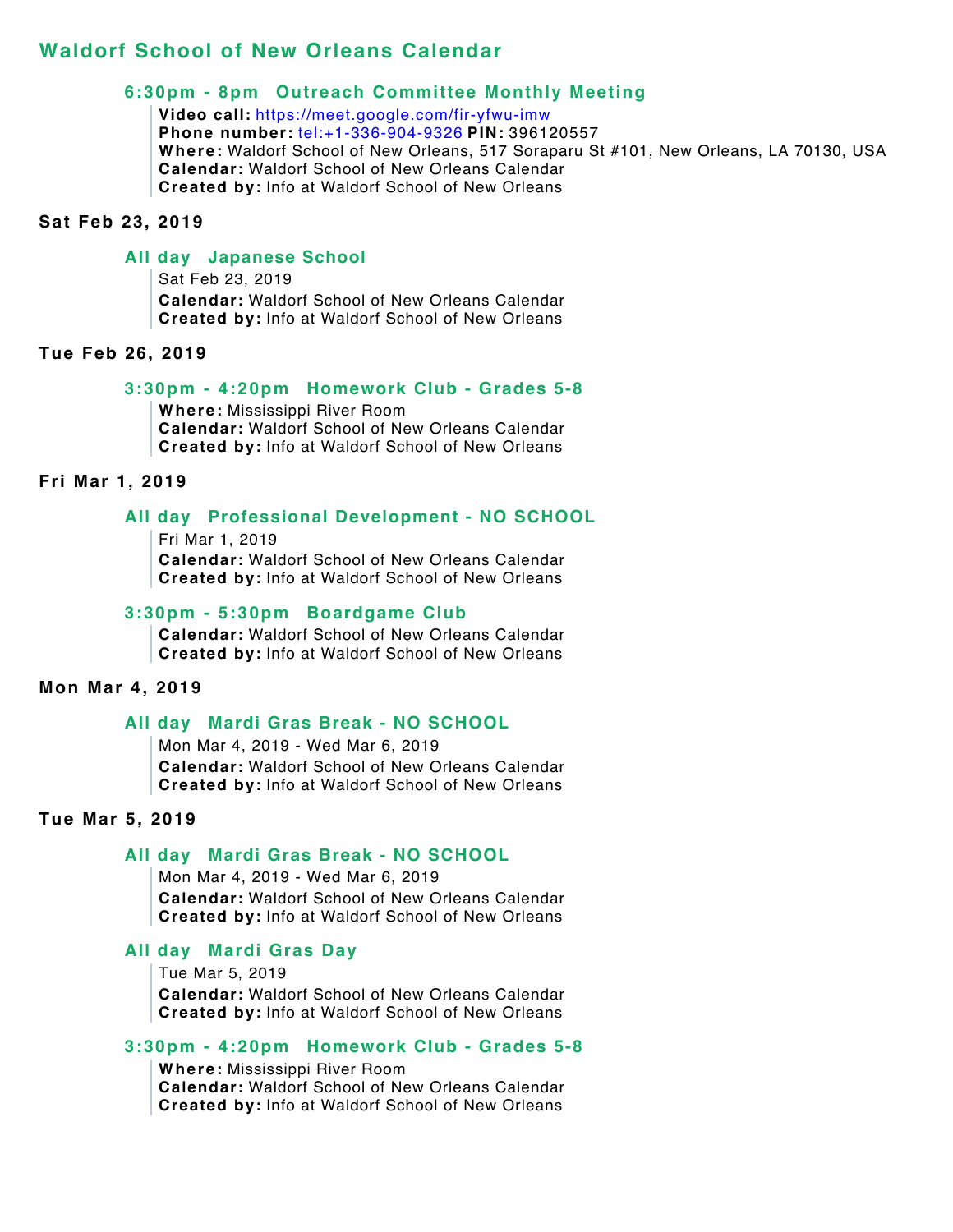#### **Wed Mar 6, 2019**

#### **All day Mardi Gras Break - NO SCHOOL**

Mon Mar 4, 2019 - Wed Mar 6, 2019 **Calendar:** Waldorf School of New Orleans Calendar **Created by:** Info at Waldorf School of New Orleans

### **4pm - 5:30pm Finance Committee Meetings**

**Where:**

Waldorf School of New Orleans Early Childhood Center, 2010 Peniston St, New Orleans, LA 70115, USA **Calendar:** Waldorf School of New Orleans Calendar **Created by:** Amy Marquis

#### **6:30pm - 8:30pm Fundraising Committee Meeting**

**Where:** 517 Soraparu Street, New Orleans, LA, United States **Calendar:** Waldorf School of New Orleans Calendar **Created by:** Info at Waldorf School of New Orleans

#### **Thu Mar 7, 2019**

### **All day Dr. Seuss Day**

Thu Mar 7, 2019 **Calendar:** Waldorf School of New Orleans Calendar **Created by:** Info at Waldorf School of New Orleans

### **Fri Mar 8, 2019**

#### **3:30pm - 5:30pm Boardgame Club**

**Calendar:** Waldorf School of New Orleans Calendar **Created by:** Info at Waldorf School of New Orleans

#### **Sat Mar 9, 2019**

# **All day Japanese School**

Sat Mar 9, 2019 **Calendar:** Waldorf School of New Orleans Calendar **Created by:** Info at Waldorf School of New Orleans

## **Tue Mar 12, 2019**

#### **3:30pm - 4:20pm Homework Club - Grades 5-8**

**Where:** Mississippi River Room **Calendar:** Waldorf School of New Orleans Calendar **Created by:** Info at Waldorf School of New Orleans

#### **6pm - 8pm Board of Directors Meeting**

#### **Video call:**

https://plus.google.com/hangouts/\_/waldorfnola.org/board-of?hceid=bmw4NGU4MDhwNmgxaWk4

**Where:** 517 Soraparu St, New Orleans, LA 70130, USA **Calendar:** Waldorf School of New Orleans Calendar **Created by:** Info at Waldorf School of New Orleans

## **Fri Mar 15, 2019**

## **3:30pm - 5:30pm Boardgame Club**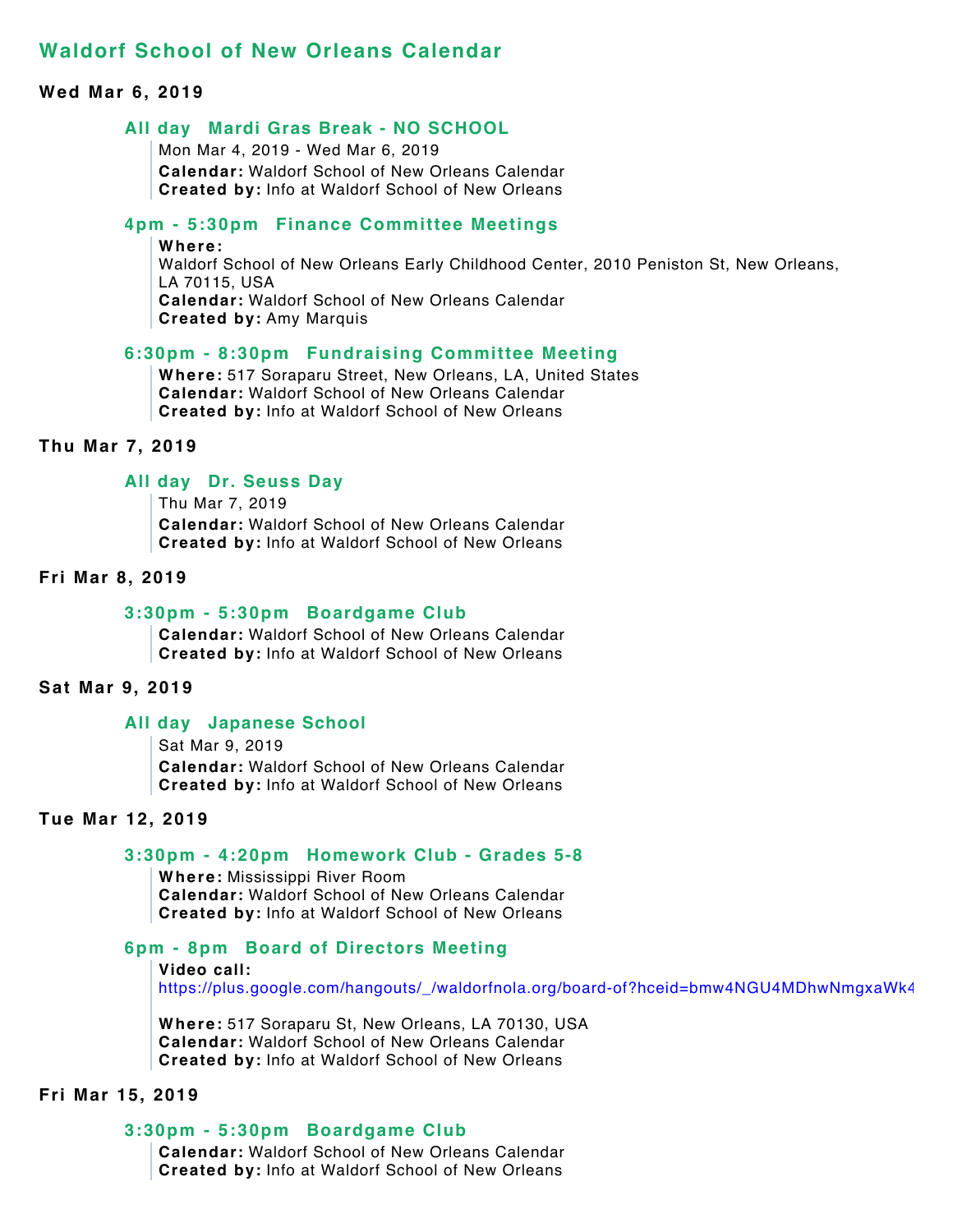#### **Sat Mar 16, 2019**

# **All day Japanese School**

#### Sat Mar 16, 2019

**Calendar:** Waldorf School of New Orleans Calendar **Created by:** Info at Waldorf School of New Orleans

# **Tue Mar 19, 2019**

#### **3:30pm - 4:20pm Homework Club - Grades 5-8**

**Where:** Mississippi River Room **Calendar:** Waldorf School of New Orleans Calendar **Created by:** Info at Waldorf School of New Orleans

## **Thu Mar 21, 2019**

#### **All day Parent Teacher Conferences - NO SCHOOL**

Thu Mar 21, 2019 - Fri Mar 22, 2019 **Calendar:** Waldorf School of New Orleans Calendar **Created by:** Info at Waldorf School of New Orleans

#### **Fri Mar 22, 2019**

#### **All day Parent Teacher Conferences - NO SCHOOL**

Thu Mar 21, 2019 - Fri Mar 22, 2019 **Calendar:** Waldorf School of New Orleans Calendar **Created by:** Info at Waldorf School of New Orleans

# **3:30pm - 5:30pm Boardgame Club**

**Calendar:** Waldorf School of New Orleans Calendar **Created by:** Info at Waldorf School of New Orleans

#### **Sat Mar 23, 2019**

#### **All day Japanese School**

Sat Mar 23, 2019 **Calendar:** Waldorf School of New Orleans Calendar **Created by:** Info at Waldorf School of New Orleans

# **Tue Mar 26, 2019**

## **3:30pm - 4:20pm Homework Club - Grades 5-8**

**Where:** Mississippi River Room **Calendar:** Waldorf School of New Orleans Calendar **Created by:** Info at Waldorf School of New Orleans

## **Fri Mar 29, 2019**

# **All day EC Interview Day-NO School EC only**

#### Fri Mar 29, 2019

**Video call:** Join video call **Calendar:** Waldorf School of New Orleans Calendar **Created by:** Info at Waldorf School of New Orleans

# **3:30pm - 5:30pm Boardgame Club**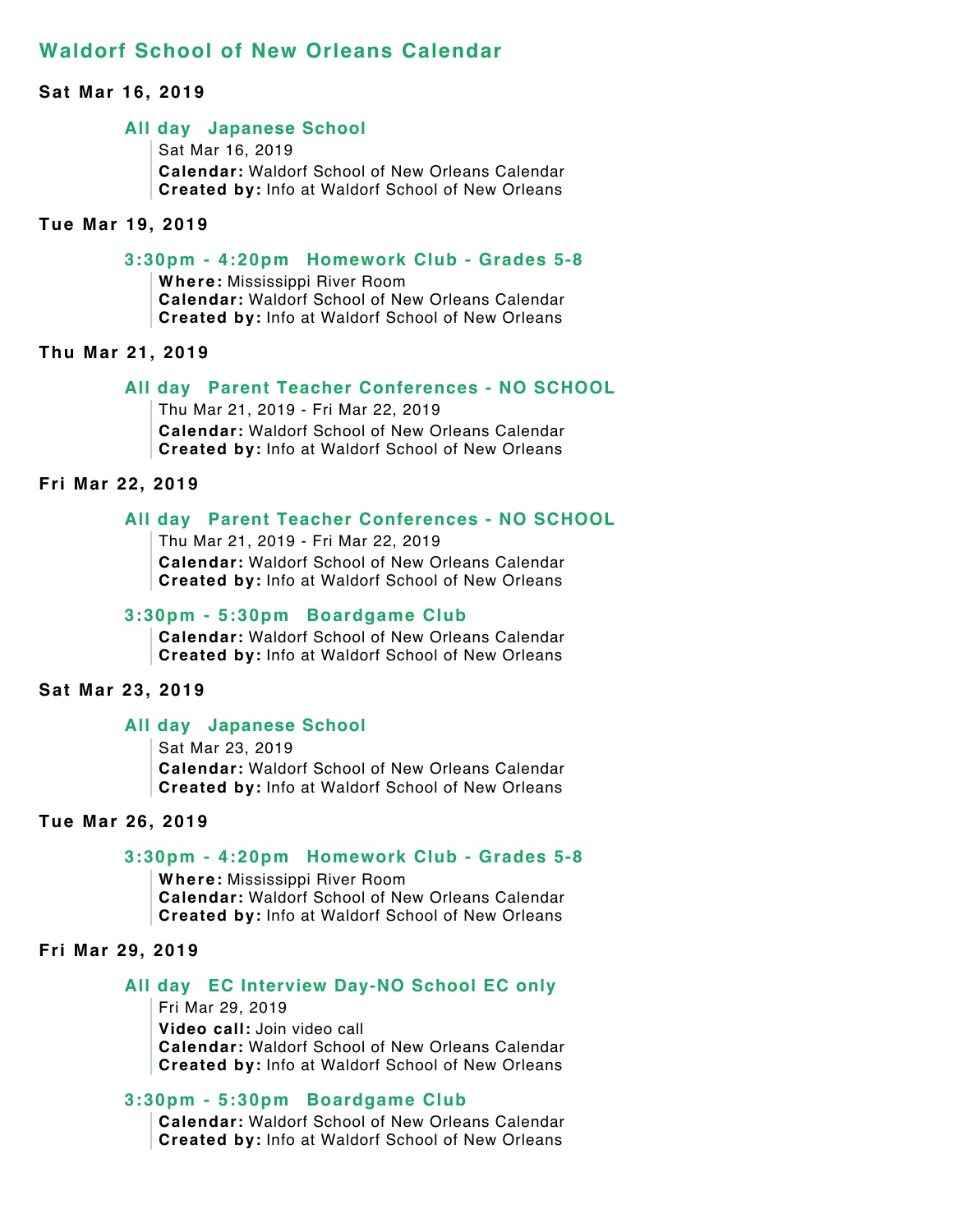## **6:30pm - 8pm Outreach Committee Monthly Meeting**

**Video call:** https://meet.google.com/fir-yfwu-imw **Phone number:** tel:+1-336-904-9326 **PIN:** 396120557 **Where:** Waldorf School of New Orleans, 517 Soraparu St #101, New Orleans, LA 70130, USA **Calendar:** Waldorf School of New Orleans Calendar **Created by:** Info at Waldorf School of New Orleans

## **Tue Apr 2, 2019**

### **3:30pm - 4:20pm Homework Club - Grades 5-8**

**Where:** Mississippi River Room **Calendar:** Waldorf School of New Orleans Calendar **Created by:** Info at Waldorf School of New Orleans

## **Wed Apr 3, 2019**

## **4pm - 5:30pm Finance Committee Meetings**

**Where:**

Waldorf School of New Orleans Early Childhood Center, 2010 Peniston St, New Orleans, LA 70115, USA **Calendar:** Waldorf School of New Orleans Calendar

**Created by:** Amy Marquis

# **6:30pm - 8:30pm Fundraising Committee Meeting**

**Where:** 517 Soraparu Street, New Orleans, LA, United States **Calendar:** Waldorf School of New Orleans Calendar **Created by:** Info at Waldorf School of New Orleans

## **Fri Apr 5, 2019**

# **3:30pm - 5:30pm Boardgame Club**

**Calendar:** Waldorf School of New Orleans Calendar **Created by:** Info at Waldorf School of New Orleans

# **Tue Apr 9, 2019**

#### **3:30pm - 4:20pm Homework Club - Grades 5-8**

**Where:** Mississippi River Room **Calendar:** Waldorf School of New Orleans Calendar **Created by:** Info at Waldorf School of New Orleans

## **6pm - 8pm Board of Directors Meeting**

#### **Video call:**

https://plus.google.com/hangouts/\_/waldorfnola.org/board-of?hceid=bmw4NGU4MDhwNmgxaWk4

**Where:** 517 Soraparu St, New Orleans, LA 70130, USA **Calendar:** Waldorf School of New Orleans Calendar **Created by:** Info at Waldorf School of New Orleans

## **Fri Apr 12, 2019**

# **All day 5th and 6th Grade Pentathalon**

Fri Apr 12, 2019 - Sun Apr 14, 2019 **Calendar:** Waldorf School of New Orleans Calendar **Created by:** Susan Greenholdt

# **3:30pm - 5:30pm Boardgame Club**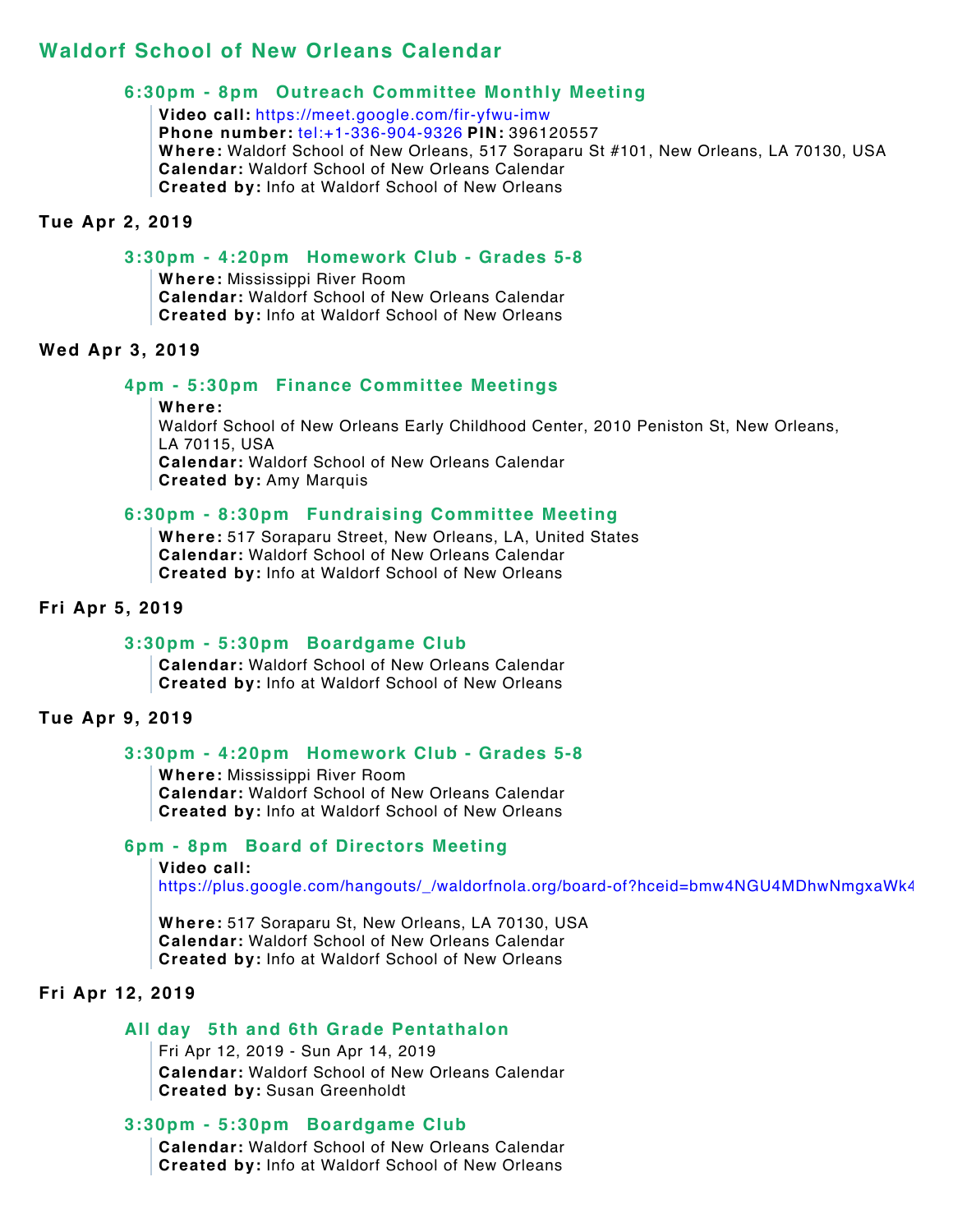#### **Sat Apr 13, 2019**

#### **All day 5th and 6th Grade Pentathalon**

Fri Apr 12, 2019 - Sun Apr 14, 2019 **Calendar:** Waldorf School of New Orleans Calendar **Created by:** Susan Greenholdt

# **Sun Apr 14, 2019**

#### **All day 5th and 6th Grade Pentathalon**

Fri Apr 12, 2019 - Sun Apr 14, 2019 **Calendar:** Waldorf School of New Orleans Calendar **Created by:** Susan Greenholdt

## **Tue Apr 16, 2019**

#### **3:30pm - 4:20pm Homework Club - Grades 5-8**

**Where:** Mississippi River Room **Calendar:** Waldorf School of New Orleans Calendar **Created by:** Info at Waldorf School of New Orleans

#### **Fri Apr 19, 2019**

## **All day Spring Break - NO SCHOOL**

Fri Apr 19, 2019 - Fri Apr 26, 2019 **Calendar:** Waldorf School of New Orleans Calendar **Created by:** Info at Waldorf School of New Orleans

### **3:30pm - 5:30pm Boardgame Club**

**Calendar:** Waldorf School of New Orleans Calendar **Created by:** Info at Waldorf School of New Orleans

#### **Sat Apr 20, 2019**

#### **All day Spring Break - NO SCHOOL**

Fri Apr 19, 2019 - Fri Apr 26, 2019 **Calendar:** Waldorf School of New Orleans Calendar **Created by:** Info at Waldorf School of New Orleans

# **Sun Apr 21, 2019**

## **All day Spring Break - NO SCHOOL**

Fri Apr 19, 2019 - Fri Apr 26, 2019 **Calendar:** Waldorf School of New Orleans Calendar **Created by:** Info at Waldorf School of New Orleans

#### **Mon Apr 22, 2019**

## **All day Spring Break - NO SCHOOL**

Fri Apr 19, 2019 - Fri Apr 26, 2019 **Calendar:** Waldorf School of New Orleans Calendar **Created by:** Info at Waldorf School of New Orleans

## **Tue Apr 23, 2019**

## **All day Spring Break - NO SCHOOL**

Fri Apr 19, 2019 - Fri Apr 26, 2019 **Calendar:** Waldorf School of New Orleans Calendar **Created by:** Info at Waldorf School of New Orleans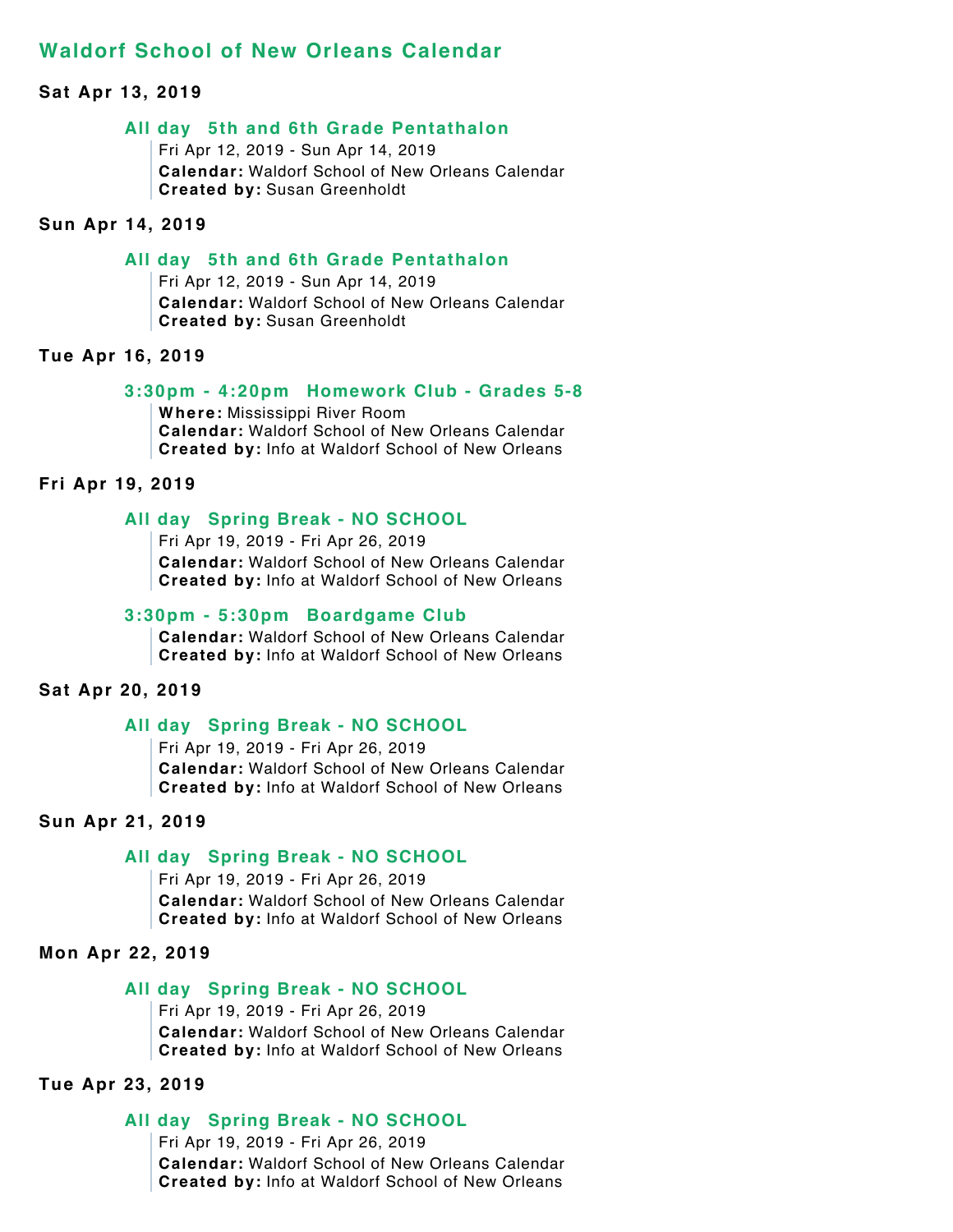# **3:30pm - 4:20pm Homework Club - Grades 5-8**

**Where:** Mississippi River Room **Calendar:** Waldorf School of New Orleans Calendar **Created by:** Info at Waldorf School of New Orleans

### **Wed Apr 24, 2019**

#### **All day Spring Break - NO SCHOOL**

Fri Apr 19, 2019 - Fri Apr 26, 2019 **Calendar:** Waldorf School of New Orleans Calendar **Created by:** Info at Waldorf School of New Orleans

#### **Thu Apr 25, 2019**

#### **All day Spring Break - NO SCHOOL**

Fri Apr 19, 2019 - Fri Apr 26, 2019 **Calendar:** Waldorf School of New Orleans Calendar **Created by:** Info at Waldorf School of New Orleans

#### **Fri Apr 26, 2019**

#### **All day Spring Break - NO SCHOOL**

Fri Apr 19, 2019 - Fri Apr 26, 2019 **Calendar:** Waldorf School of New Orleans Calendar **Created by:** Info at Waldorf School of New Orleans

#### **3:30pm - 5:30pm Boardgame Club**

**Calendar:** Waldorf School of New Orleans Calendar **Created by:** Info at Waldorf School of New Orleans

### **Tue Apr 30, 2019**

#### **3:30pm - 4:20pm Homework Club - Grades 5-8**

**Where:** Mississippi River Room **Calendar:** Waldorf School of New Orleans Calendar **Created by:** Info at Waldorf School of New Orleans

## **Wed May 1, 2019**

#### **4pm - 5:30pm Finance Committee Meetings**

#### **Where:**

Waldorf School of New Orleans Early Childhood Center, 2010 Peniston St, New Orleans, LA 70115, USA **Calendar:** Waldorf School of New Orleans Calendar **Created by:** Amy Marquis

## **6:30pm - 8:30pm Fundraising Committee Meeting**

**Where:** 517 Soraparu Street, New Orleans, LA, United States **Calendar:** Waldorf School of New Orleans Calendar **Created by:** Info at Waldorf School of New Orleans

#### **Fri May 3, 2019**

## **3:30pm - 5:30pm Boardgame Club**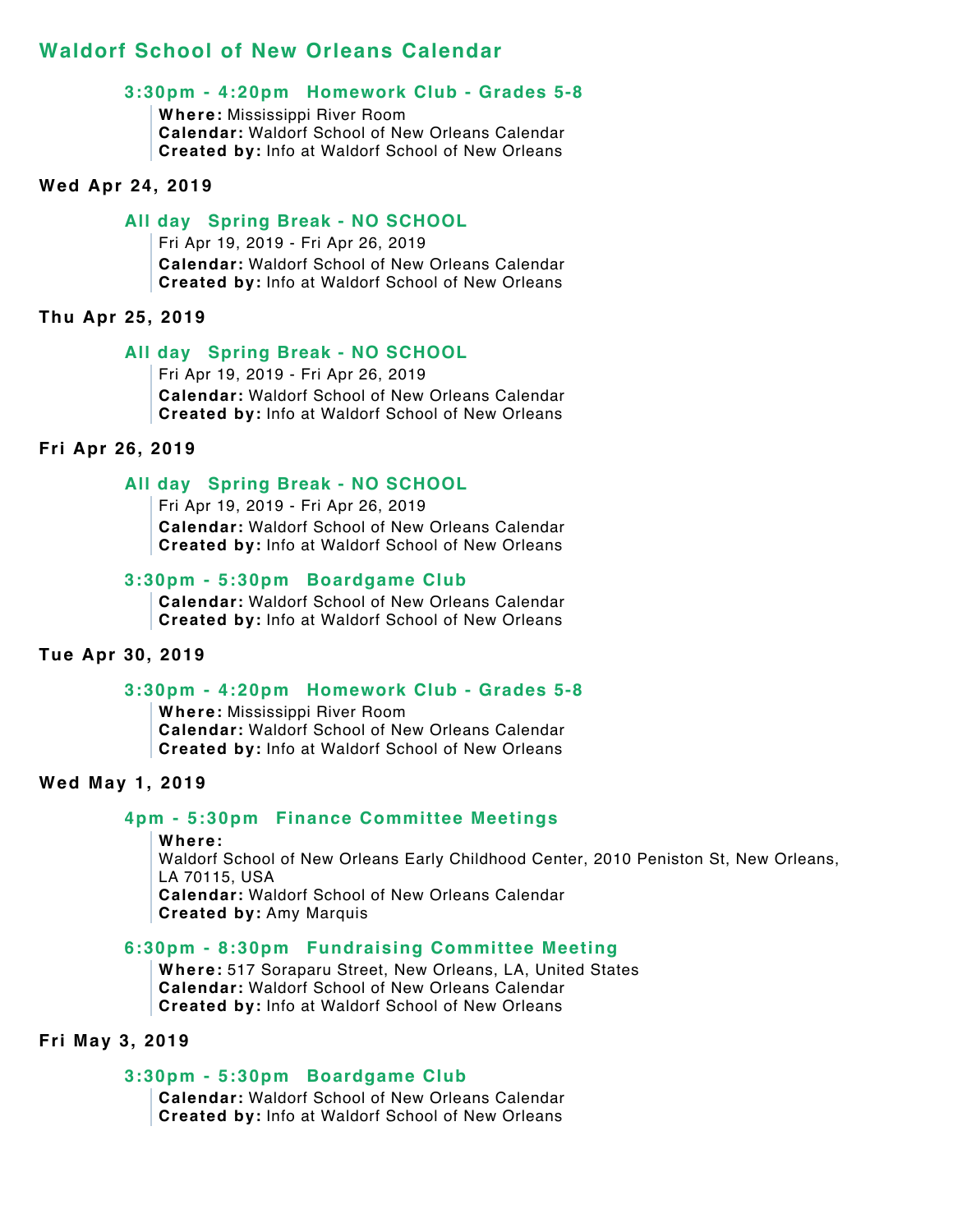## **Tue May 7, 2019**

### **3:30pm - 4:20pm Homework Club - Grades 5-8**

**Where:** Mississippi River Room **Calendar:** Waldorf School of New Orleans Calendar **Created by:** Info at Waldorf School of New Orleans

#### **Fri May 10, 2019**

# **3:30pm - 5:30pm Boardgame Club**

**Calendar:** Waldorf School of New Orleans Calendar **Created by:** Info at Waldorf School of New Orleans

#### **Tue May 14, 2019**

#### **3:30pm - 4:20pm Homework Club - Grades 5-8**

**Where:** Mississippi River Room **Calendar:** Waldorf School of New Orleans Calendar **Created by:** Info at Waldorf School of New Orleans

## **6pm - 8pm Board of Directors Meeting**

**Video call:**

https://plus.google.com/hangouts/\_/waldorfnola.org/board-of?hceid=bmw4NGU4MDhwNmgxaWk4

**Where:** 517 Soraparu St, New Orleans, LA 70130, USA **Calendar:** Waldorf School of New Orleans Calendar **Created by:** Info at Waldorf School of New Orleans

#### **Fri May 17, 2019**

## **3:30pm - 5:30pm Boardgame Club**

**Calendar:** Waldorf School of New Orleans Calendar **Created by:** Info at Waldorf School of New Orleans

# **6:30pm - 8pm Outreach Committee Monthly Meeting**

**Video call:** https://meet.google.com/fir-yfwu-imw **Phone number:** tel:+1-336-904-9326 **PIN:** 396120557 **Where:** Waldorf School of New Orleans, 517 Soraparu St #101, New Orleans, LA 70130, USA **Calendar:** Waldorf School of New Orleans Calendar **Created by:** Info at Waldorf School of New Orleans

### **Tue May 21, 2019**

## **3:30pm - 4:20pm Homework Club - Grades 5-8**

**Where:** Mississippi River Room **Calendar:** Waldorf School of New Orleans Calendar **Created by:** Info at Waldorf School of New Orleans

## **Fri May 24, 2019**

## **3:30pm - 5:30pm Boardgame Club**

**Calendar:** Waldorf School of New Orleans Calendar **Created by:** Info at Waldorf School of New Orleans

## **Mon May 27, 2019**

# **All day Memorial Day - NO SCHOOL**